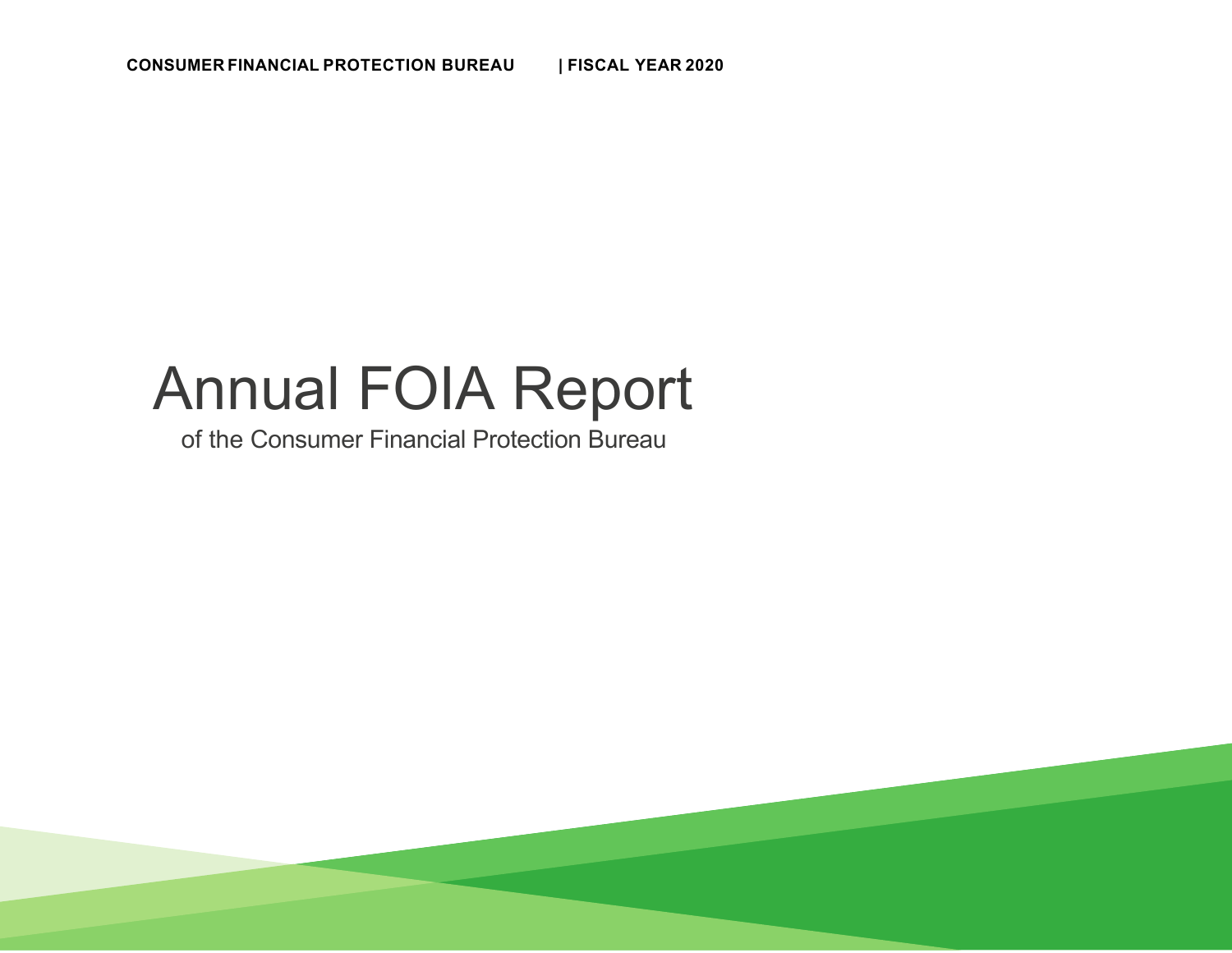### **Table of contents**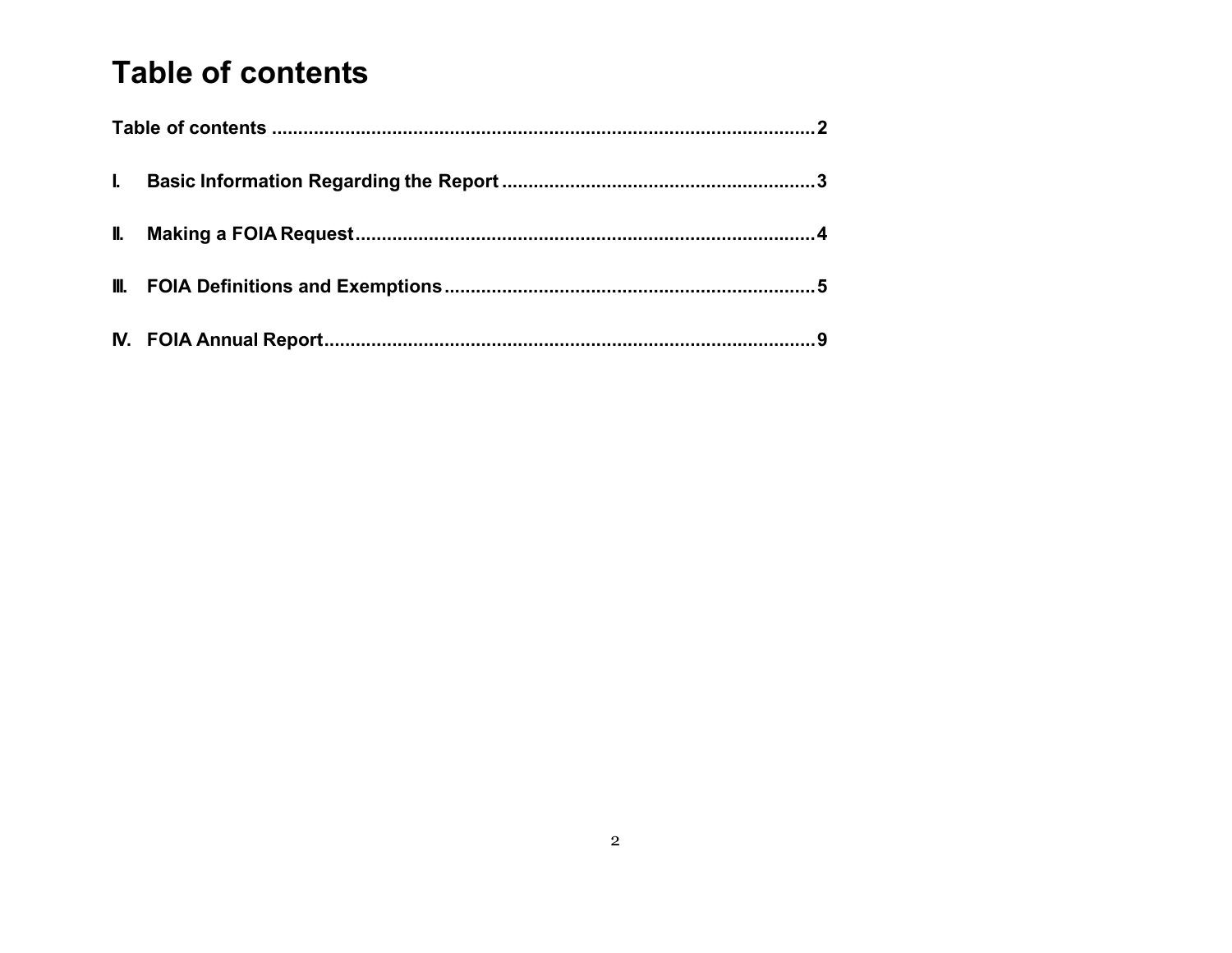# **I. Basic Information Regarding the Report**

1.Questions about this report may be directed to:

> Danielle Adams FOIA Manager Consumer Financial Protection Bureau (CFPB) Attn: Chief FOIA Officer 1700 G Street, NW Washington, DC 20530-0001 (855) 444-3642 FOIA@consumerfinance.gov

- 2.This report may be downloaded from the Bureau's website.
- 3. A paper copy of this report is available, please contact Danielle Adams (see contact information above).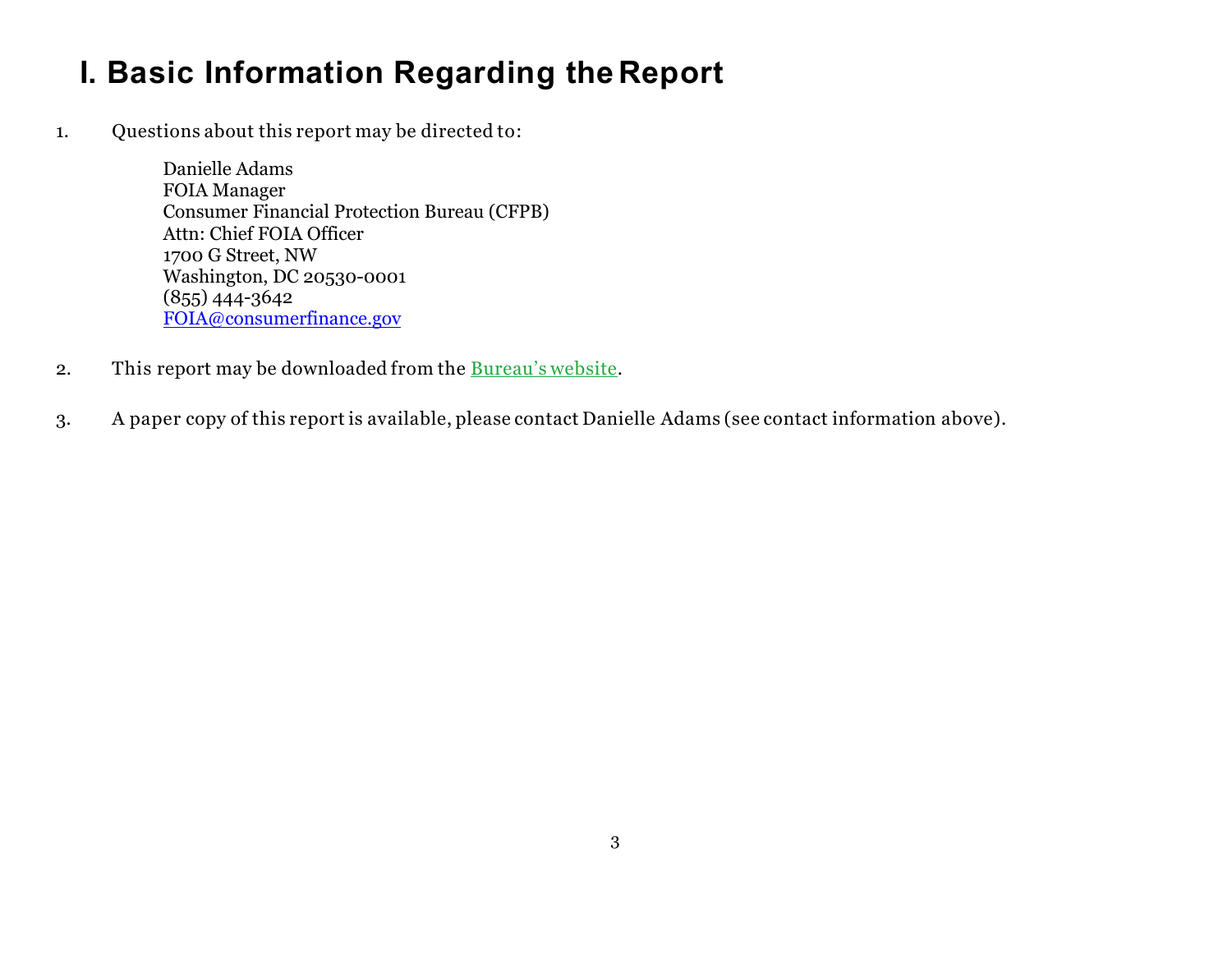# **II. Making a FOIA Request**

- 1. The CFPB's Disclosure of Records and Information (12 CFR Part 1070) final rule may be accessed on the Bureau's website. This final rule establishes the procedures for the public to obtain information from the CFPB under the FOIA, Privacy Act, and in legal proceedings. It also establishes the CFPB's rule regarding the confidential treatment of information obtained from persons in connection with the exercise of its authorities under the Federal consumer financial law.
- 2. In accordance with 12 CFR Part 1070, FOIA requests must be in writing to the CFPB. Requests may be submitted by any of the following means:

Mail: Consumer Financial Protection Bureau Attention: Chief FOIA Officer 1700 G Street, NW Washington, DC 20552 E-Mail: FOIA@consumerfinance.gov

- 3. The CFPB's FOIA Fee Schedule may be accessed on the **Bureau's website**. This Schedule provides guidance on fee categories, fee amounts (for duplication, search, and review), and other information.
- 4 The CFPB's FOIA and Privacy Act Request Guidebook may be accessed on the CFPB website. This guidebook provides a brief explanation of the FOIA and how you can use it to access records of the CFPB. I t explains how to submit a FOIA request and provides information about fees associated with processing requests. Additionally, this Guidebook outlines information to request records under the Privacy Act.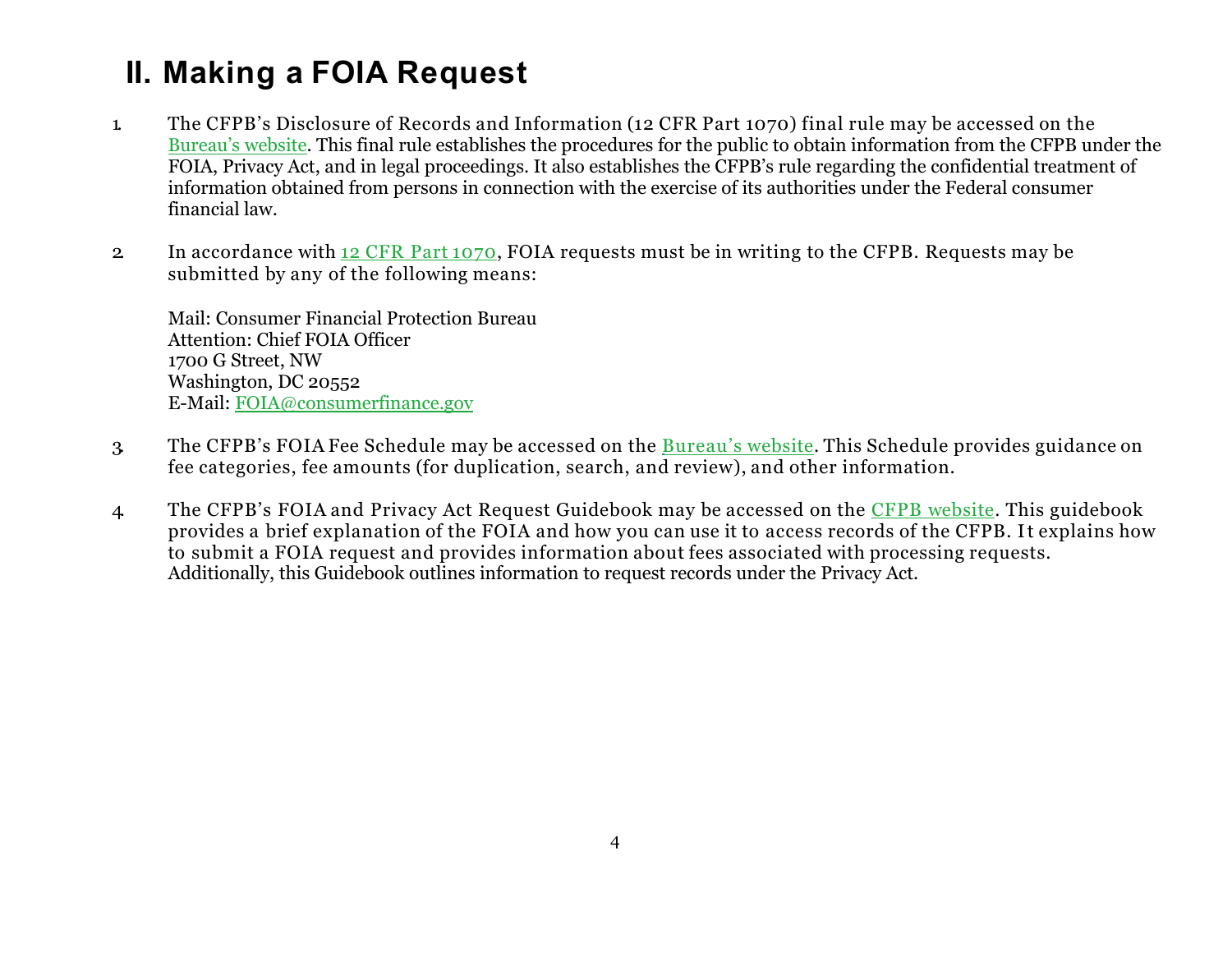# **III. FOIA Definitions and Exemptions**

#### **1.Acronyms and Definitions**

- a. **Administrative Appeal**  a request to a federal agency asking that it review at a higher administrative level a FOIA determination made by the agency at the initial request level.
- b. **Average Number**  the number obtained by dividing the sum of a group of numbers by the quantity of numbers in the group. For example, of 3, 7, and 14, the average number is 8.
- c. **Backlog**  the number of requests or administrative appeals that are pending at an agency at the end of the fiscal year that are beyond the statutory time period for a response.
- d. **Component**  for agencies that process requests on a decentralized basis, a "component" is an entity, also sometimes referred to as an Office, Division, Bureau, Center, or Directorate, within the agency that processes FOIA requests. The FOIA now requires that agencies include in their Annual FOIA Report data for both the agency overall and for each principal component of the agency.
- e. **Consultation**  the procedure whereby the agency responding to a FOIA request first forwards a record to another agency or component within the same agency for its review because that other agency has an interest in the document. Once the agency in receipt of the consultation finishes its review of the record, it responds back to the agency or component within the same agency that forwarded it. That agency, in turn, will then respond to the FOIA requester.
- f. **Exemption 3 Statute**  a federal statute that exempts information from disclosure and which the agency relies on to withhold information under subsection (b)(3) of the FOIA.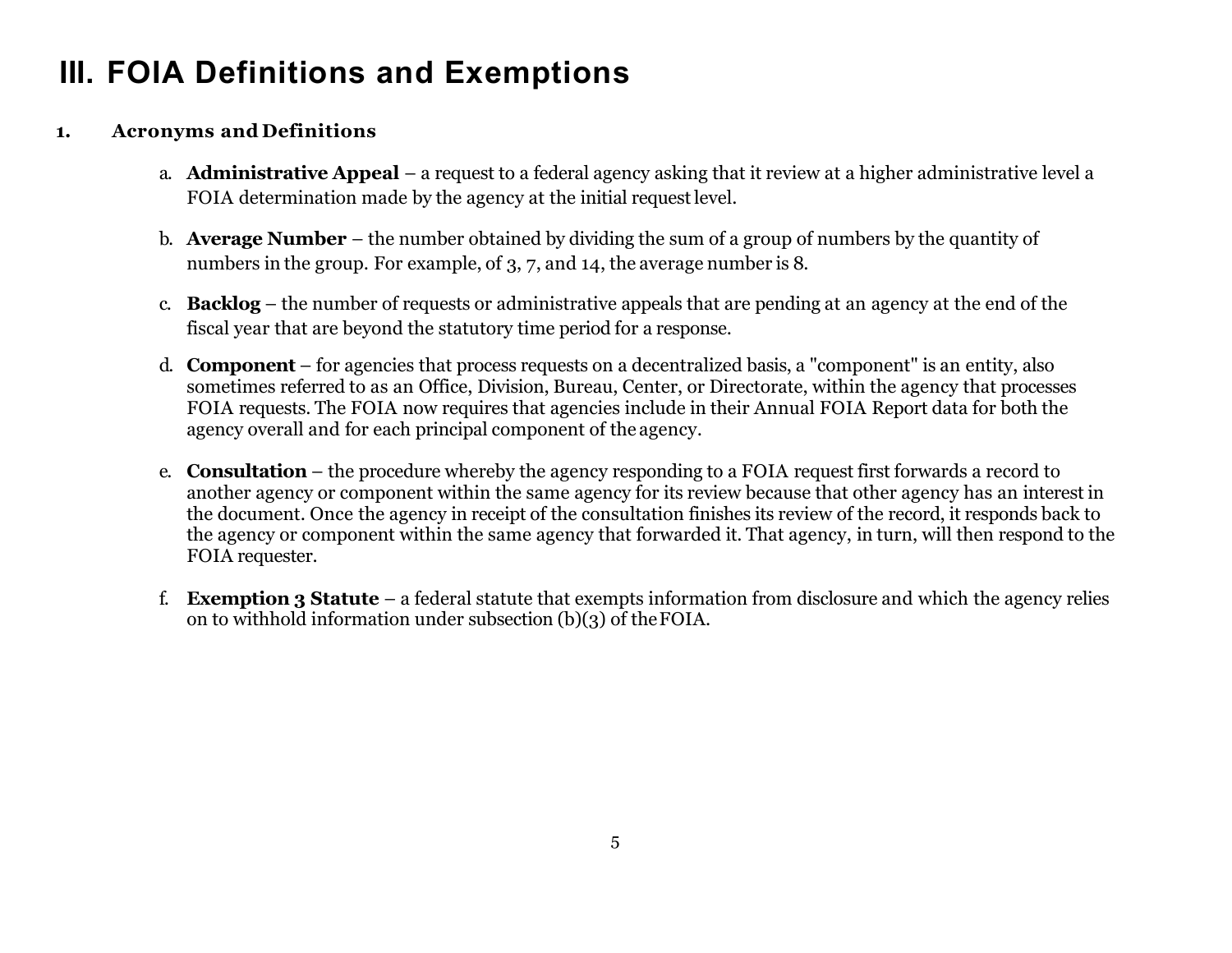- g. **FOIA Request**  a FOIA request is generally a request to a federal agency for access to records concerning another person (i.e., a "third-party" request), or concerning an organization, or a particular topic of interest. FOIA requests also include requests made by requesters seeking records concerning themselves (i.e., "first-party" requests) when those requesters are not subject to the Privacy Act, such as non-U.S. citizens. Moreover, because all firstparty requesters should be afforded the benefit of both the access provisions of the FOIA as well as those of the Privacy Act, FOIA requests also include any first-party requests where an agency determines that it must search beyond its Privacy Act "systems of records" or where a Privacy Act exemption applies, and the agency looks to FOIA to afford the greatest possible access. All requests which require the agency to utilize the FOIA in responding to the requester are included in this Report. Additionally, a FOIA request includes records referred to the agency for processing and direct response to the requester. It does not, however, include records for which the agency has received a consultation from another agency. (Consultations are reported separately in Section XII of this Report.)
- h. **Full Grant**  an agency decision to disclose all records in full in response to a FOIA request.
- i. **Full Denial**  an agency decision not to release any records in response to a FOIA request because the records are exempt in their entireties under one or more of the FOIA exemptions, or because of a procedural reason, such as when no records could be located.
- j. **Median Number**  the middle, not average, number. For example, of 3, 7, and 14, the median number is 7.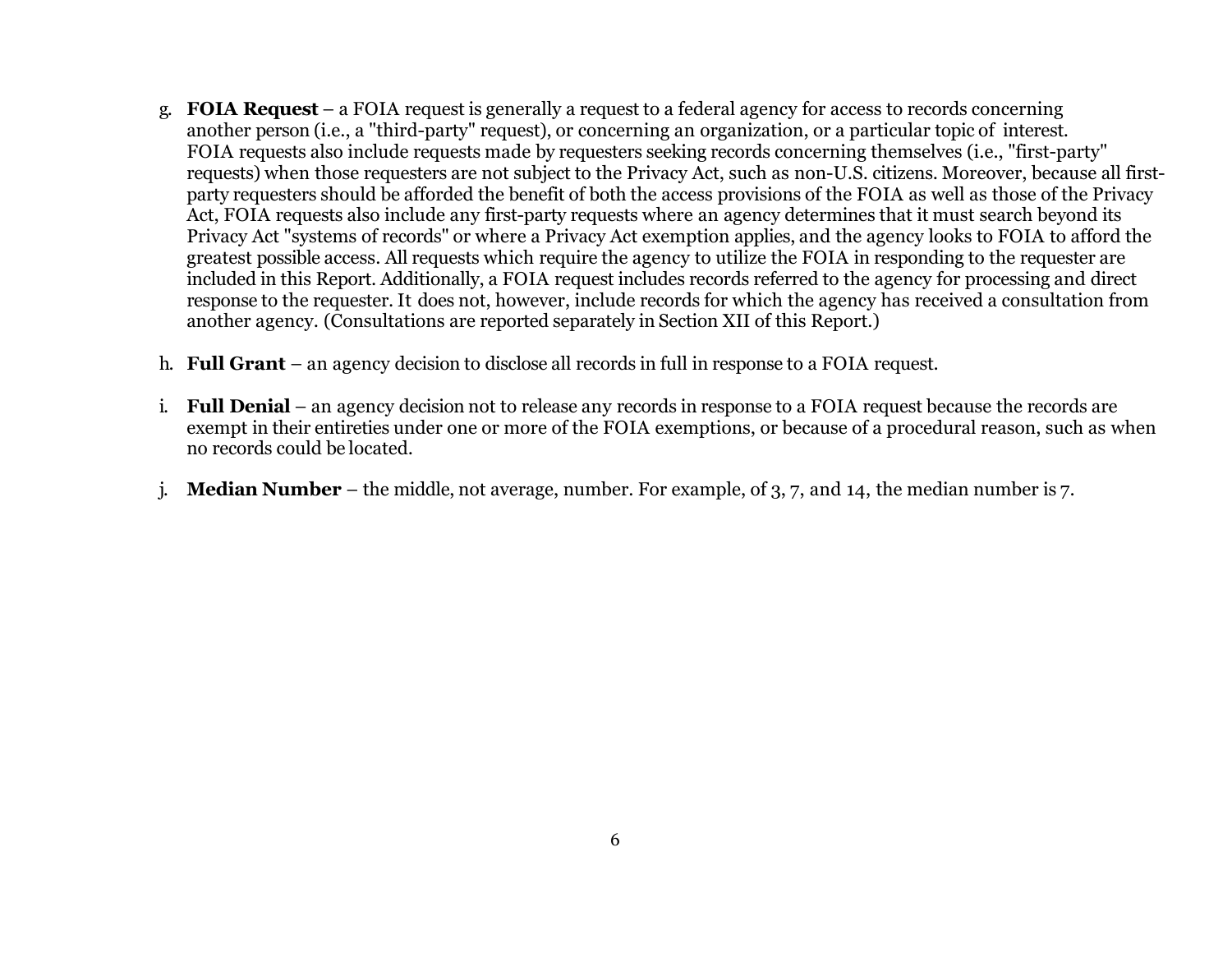- k. **Multi-Track Processing**  a system in which simple requests requiring relatively minimal review are placed in one processing track and more voluminous and complex requests are placed in one or more other tracks. Requests granted expedited processing are placed in yet another track. Requests in each track are processed on a first in/first out basis.
	- i. **Expedited Processing**  an agency will process a FOIA request on an expedited basis when a requester satisfies the requirements for expedited processing as set forth in the statute and in agency regulations.
	- ii. **Simple Request**  a FOIA request that an agency using multi-track processing places in its fastest (non- expedited) track based on the low volume and/or simplicity of the records requested.
	- iii. **Complex Request**  a FOIA request that an agency using multi-track processing places in a slower track based on the high volume and/or complexity of the records requested.
- l. **Partial Grant/Partial Denial**  in response to a FOIA request, an agency decision to disclose portions of the records and to withhold other portions that are exempt under the FOIA, or to otherwise deny a portion of the request for a procedural reason.
- m. **Pending Request or Pending Administrative Appeal**  a request or administrative appeal for which an agency has not taken final action in all respects.
- n. **Perfected Request**  a request for records which reasonably describes such records and is made in accordance with published rules stating the time, place, fees (if any) and procedures to be followed.
- o. **Processed Request or Processed Administrative Appeal**  a request or administrative appeal for which an agency has taken final action in all respects.
- p. **Range in Number of Days**  the lowest and highest number of days to process requests or administrative appeals.
- q. **Time Limits**  the time period in the statute for an agency to respond to a FOIA request (ordinarily twenty working days from receipt of a perfected FOIA request).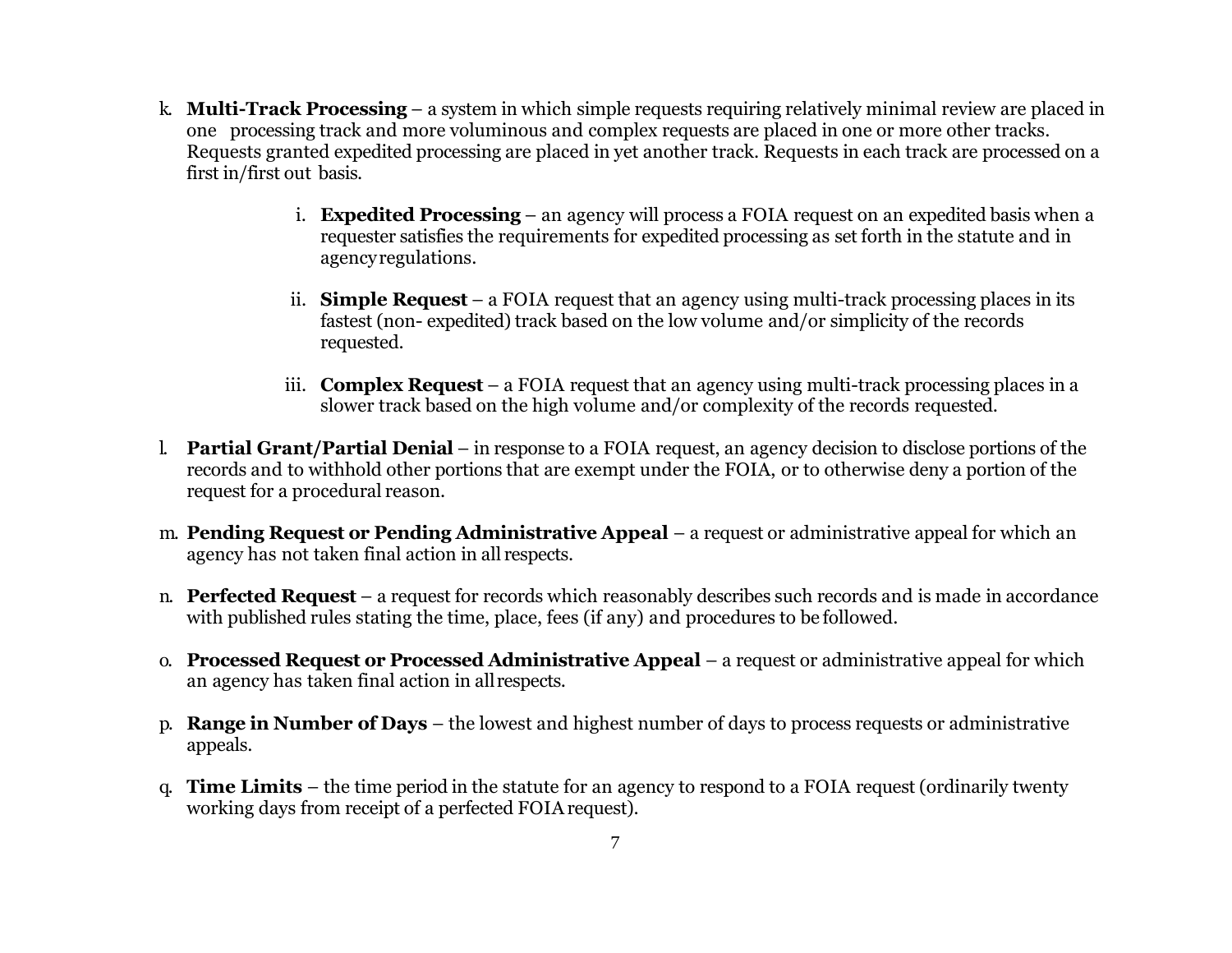#### **2.Definitions of the FOIA Exemptions:**

**Exemption 1**: classified national defense and foreign relations information

**Exemption 2**: information that is related solely to the internal personnel rules and practices of an agency

**Exemption 3:** information that is prohibited from disclosure by another federal law

**Exemption 4**: trade secrets and other confidential business information

**Exemption 5**: inter-agency or intra-agency communications that are protected by legal privileges

**Exemption 6:** information involving matters of personal privacy

**Exemption 7**: records or information compiled for law enforcement purposes, to the extent that the production of those records (A) could reasonably be expected to interfere with enforcement proceedings, (B) would deprive a person of a right to a fair trial or an impartial adjudication, (C) could reasonably be expected to constitute an unwarranted invasion of personal privacy, (D) could reasonably be expected to disclose the identity of a confidential source, (E) would disclose techniques and procedures for law enforcement investigations or prosecutions, or would disclose guidelines for law enforcement investigations or prosecutions, or (F) could reasonably be expected to endanger the life or physical safety of any individual

**Exemption 8**: information relating to the supervision of financial institutions

**Exemption 9**: geological information on wells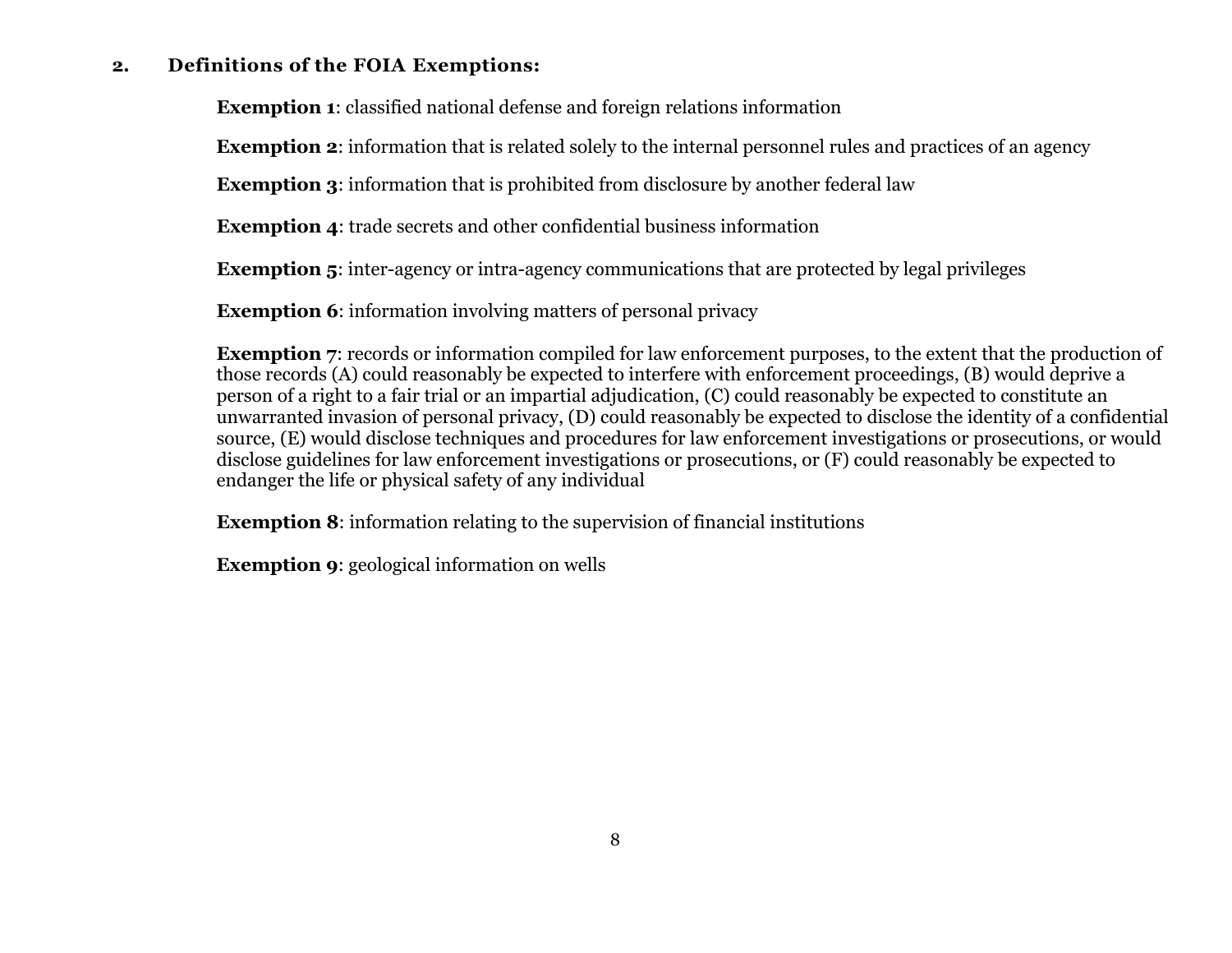### **3. Agency Component Abbreviations**

| Component<br>Abbreviation | <b>Component Name</b>                |
|---------------------------|--------------------------------------|
| 'FPR                      | Consumer Financial Protection Bureau |

#### **IV. Exemption 3 Statutes**

| Statute                                                                        | Type of Information<br>Withheld                                                                                                                                                                                                                                                                                                                                                                                                                                                                                            | <b>Case Citation</b>                                                                                                                                                                                          | Agency $/$<br>Component | Number of<br><b>Times</b><br>Relied upon<br>by Agency /<br>Component | <b>Total Number</b><br>of<br><b>Times Relied</b><br>upon<br>by Agency<br>Overall |
|--------------------------------------------------------------------------------|----------------------------------------------------------------------------------------------------------------------------------------------------------------------------------------------------------------------------------------------------------------------------------------------------------------------------------------------------------------------------------------------------------------------------------------------------------------------------------------------------------------------------|---------------------------------------------------------------------------------------------------------------------------------------------------------------------------------------------------------------|-------------------------|----------------------------------------------------------------------|----------------------------------------------------------------------------------|
| 5 U.S.C. app.<br>$4\,$ § 107(a)(2)<br>(Ethics in<br>Government<br>Act of 1978) | Confidential financial<br>disclosure report pertaining<br>to certain government<br>employees                                                                                                                                                                                                                                                                                                                                                                                                                               | Meyerhoff v. EPA, 958 F.2d<br>1498, 1500-02 (9th Cir.<br>1992); Boyd v. Exec. Off. for<br>U.S. Att'ys, 161 F. Supp. 3d 1,<br>$7(D.D.C. 2015)$ ; Seife v.<br>NIH, 874 F. Supp. 2d 248,<br>254 (S.D.N.Y. 2012). | <b>CFPB</b>             | $\overline{2}$                                                       | $\overline{2}$                                                                   |
| 18 U.S.C. §<br>208(d)(1)                                                       | Providing that "a copy of<br>any determination granting<br>an exemption under<br>subsection $(b)(1)$ or $(b)(3)$<br>[from application of]<br>penalties for acts affecting<br>personal financial interests<br>determined to constitute<br>bribery, graft, or conflicts of<br>interest] shall be made<br>available to the public," but<br>exempting from this<br>disclosure requirement "any<br>information contained in<br>the determination that<br>would be exempt from<br>disclosure under section<br>552 of title $5$ " | Seife v. NIH, 874 F. Supp. 2d<br>248, 256 (S.D.N.Y. 2012).                                                                                                                                                    | <b>CFPB</b>             | 3                                                                    | 3                                                                                |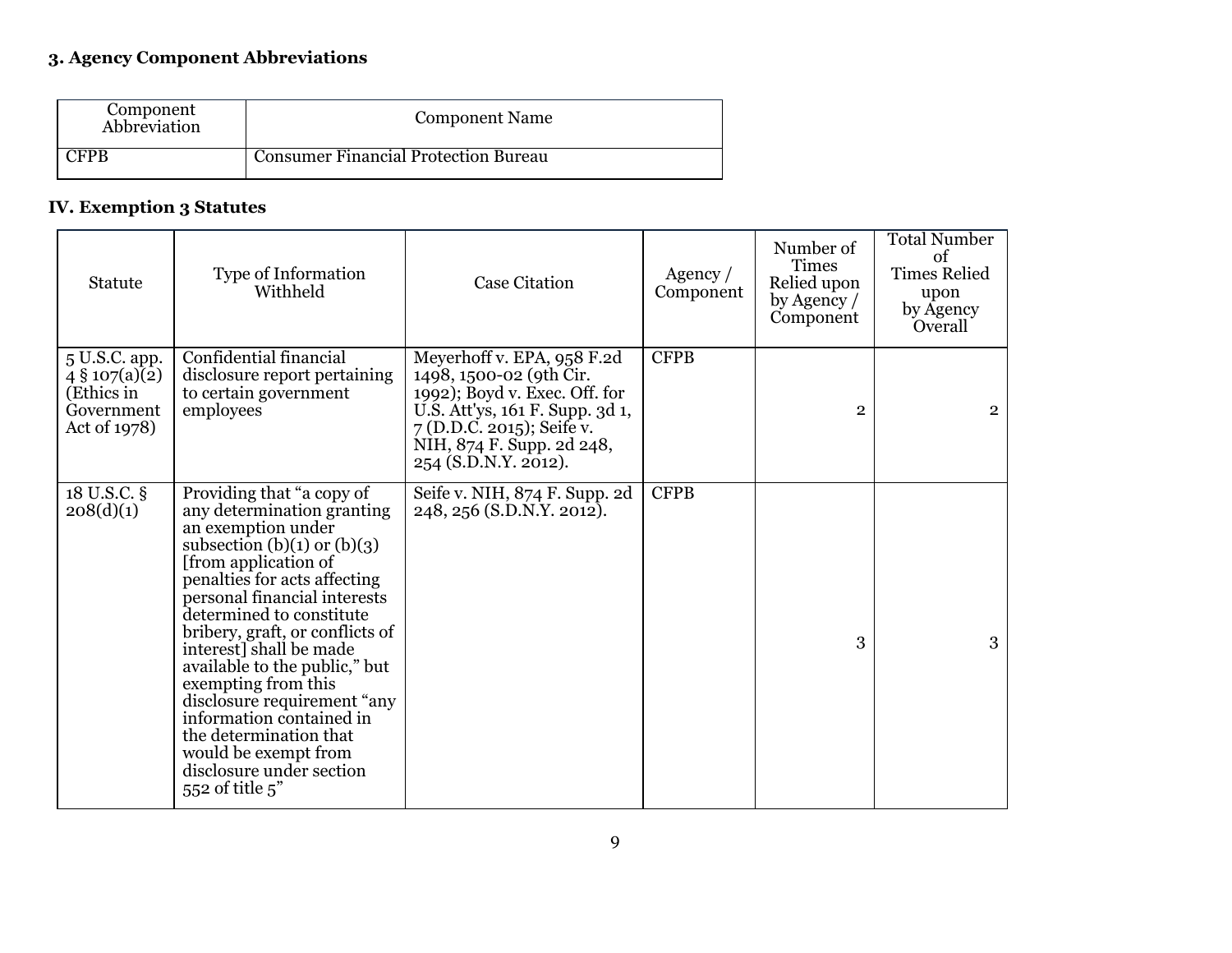#### **V.A. FOIA REQUESTS -- RECEIVED, PROCESSED AND PENDING FOIA REQUESTS**

| Agency / Component    | Number of<br>Requests<br>Pending as<br>of Start<br>of Fiscal<br>Year | Number of<br>Requests<br>Received<br>in Fiscal<br>Year | Number of<br>Requests<br>Processed<br>in Fiscal<br>Year | Number of<br>Requests<br>Pending as<br>of End<br>of Fiscal<br>Year |
|-----------------------|----------------------------------------------------------------------|--------------------------------------------------------|---------------------------------------------------------|--------------------------------------------------------------------|
| <b>CFPB</b>           | 218                                                                  | 330                                                    | 411                                                     | 137                                                                |
| <b>AGENCY OVERALL</b> | 218                                                                  | 330                                                    | 411                                                     | 137                                                                |

#### **V.B.(1). DISPOSITION OF FOIA REQUESTS -- ALL PROCESSED REQUESTS**

|                                 |                             |                                                         |                                                            |               | Number of Full Denials Based on Reasons Other than Exemptions   |                      |                           |                                           |                                                    |                         |                      |                                               |              |
|---------------------------------|-----------------------------|---------------------------------------------------------|------------------------------------------------------------|---------------|-----------------------------------------------------------------|----------------------|---------------------------|-------------------------------------------|----------------------------------------------------|-------------------------|----------------------|-----------------------------------------------|--------------|
| Agency /<br>Component           | Number<br>of Full<br>Grants | Number<br>of<br>Partial<br>Grants<br>Partial<br>Denials | Number of<br><b>Full Denials</b><br>Based on<br>Exemptions | No<br>Records | All Records<br>Referred to<br>Another<br>Component<br>or Agency | Request<br>Withdrawn | Fee-<br>Related<br>Reason | Records<br>not<br>Reasonably<br>Described | Improper<br>FOIA<br>Request<br>for Other<br>Reason | Not<br>Agency<br>Record | Duplicate<br>Request | Other<br>*Explain<br>in Chart<br><b>Below</b> | <b>TOTAL</b> |
| <b>CFPB</b>                     | 67                          | 168                                                     | 24                                                         | 55            | 1                                                               | 51                   | 1                         | 3                                         | 5                                                  | 23                      | 13                   | $\mathbf 0$                                   | 411          |
| <b>AGENCY</b><br><b>OVERALL</b> | 67                          | 168                                                     | 24                                                         | 55            | 1                                                               | 51                   | $\mathbf{1}$              | $\boldsymbol{3}$                          | 5                                                  | 23                      | 13                   | $\mathbf 0$                                   | 411          |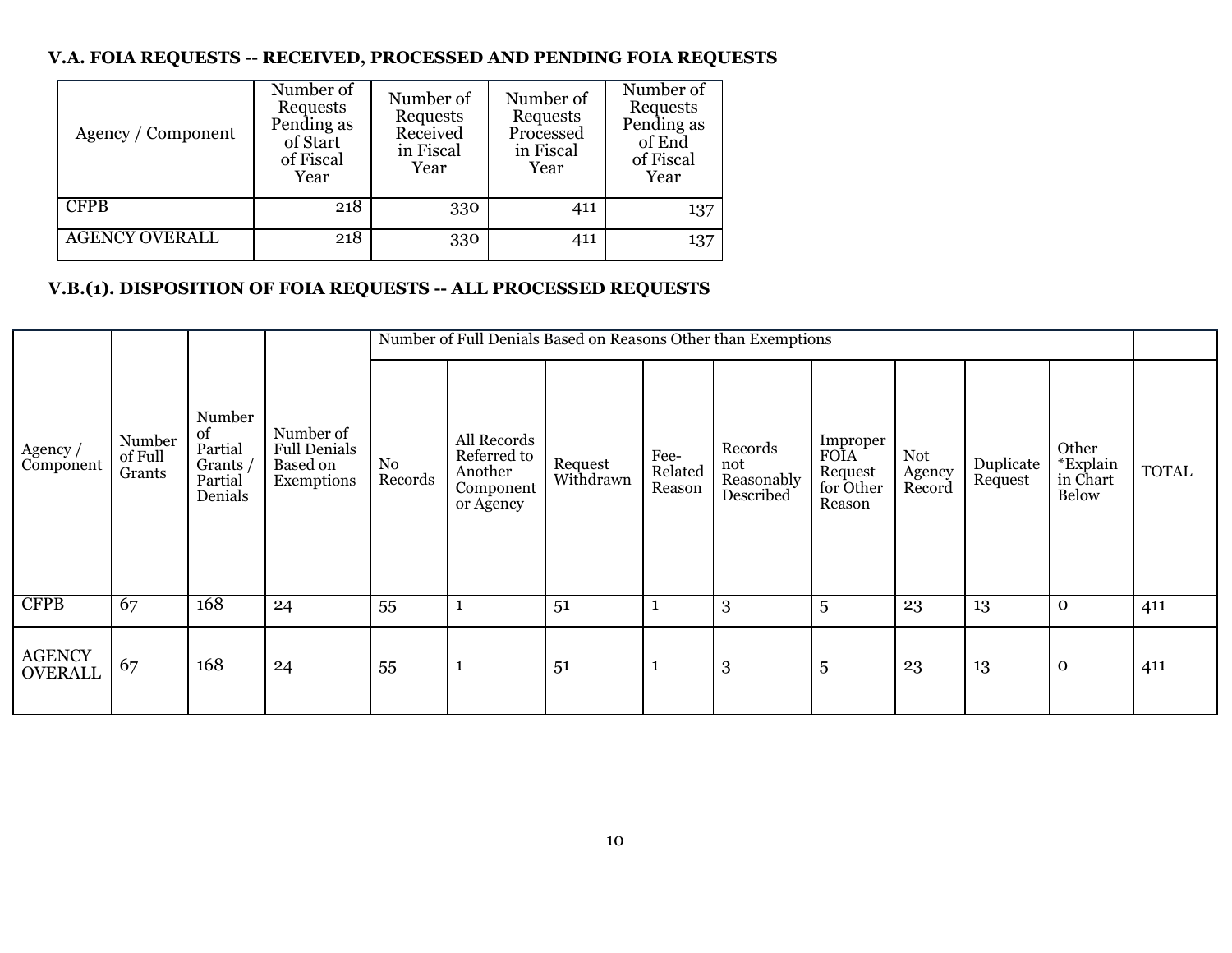#### **V.B.(2). DISPOSITION OF FOIA REQUESTS -- "OTHER" REASONS FOR "FULL DENIALS BASED ON REASONS OTHER THAN EXEMPTIONS"**

| Agency $/$<br>Component         | Description of "Other" Reasons for<br>Denials from Chart B(1) | Number<br>of Times<br>"Other"<br>Reason<br>Was<br>Relied<br>Upon | <b>TOTAL</b> |
|---------------------------------|---------------------------------------------------------------|------------------------------------------------------------------|--------------|
| <b>CFPB</b>                     | N/A                                                           | Ω                                                                | O            |
| <b>AGENCY</b><br><b>OVERALL</b> |                                                               |                                                                  | Ω            |

#### **V.B.(3). DISPOSITION OF FOIA REQUESTS -- NUMBER OF TIMES EXEMPTIONS APPLIED**

| Agency<br>Component             | Ex. | Ex.<br>2       | Ex.<br>ว<br>J | Ex. | Ex.<br>5 | Ex.<br>6 | Ex.<br>7(A) | Ex.<br>7(B) | Ex.<br>7(C) | Ex.<br>7(D) | Ex.<br>7(E) | Ex.<br>7(F) | Ex.<br>8 | Ex. |
|---------------------------------|-----|----------------|---------------|-----|----------|----------|-------------|-------------|-------------|-------------|-------------|-------------|----------|-----|
| <b>CFPB</b>                     | 0   | ⇁              | 3             | 35  | 68       | 164      | 20          |             | 11          |             | 29          |             | 15       |     |
| <b>AGENCY</b><br><b>OVERALL</b> | 0   | $\overline{ }$ | Q<br>◡        | 35  | 68       | 164      | 20          |             | 11          |             | 29          |             | 15       | Ω   |

#### **VI.A. ADMINISTRATIVE APPEALS OF INITIAL DETERMINATIONS OF FOIA REQUESTS -- RECEIVED, PROCESSED, AND PENDING ADMINISTRATIVE APPEALS**

| Agency /<br>Component           | Number of Appeals<br>Pending as of Start<br>of Fiscal Year | Number of<br><b>Appeals Received</b><br>in Fiscal Year | Number of<br><b>Appeals Processed</b><br>in Fiscal Year | Number of Appeals<br>Pending as of End<br>of Fiscal Year |
|---------------------------------|------------------------------------------------------------|--------------------------------------------------------|---------------------------------------------------------|----------------------------------------------------------|
| <b>CFPB</b>                     |                                                            | 14                                                     | 16                                                      |                                                          |
| <b>AGENCY</b><br><b>OVERALL</b> |                                                            | 14                                                     | 16                                                      | 0                                                        |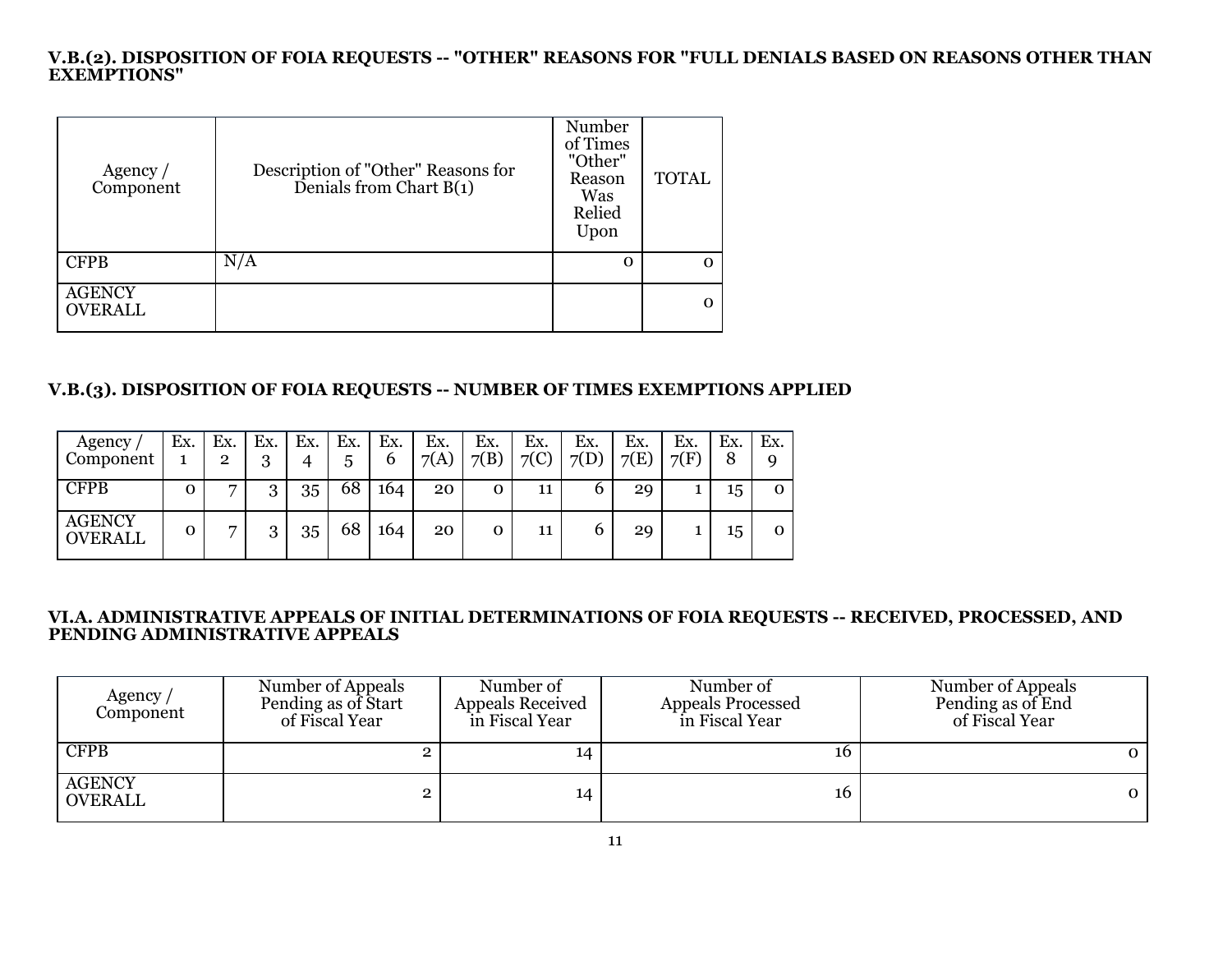#### **VI.B. DISPOSITION OF ADMINISTRATIVE APPEALS -- ALL PROCESSED APPEALS**

| Agency /<br>Component           | Number<br>Affirmed<br>on Appeal | <b>Number Partially</b><br>Affirmed & Partially<br>Reversed/Remanded<br>on Appeal | Number Completely<br>Reversed/Remanded<br>on Appeal | Number of<br>Appeals<br>Closed for<br>Other<br>Reasons | <b>TOTAL</b> |
|---------------------------------|---------------------------------|-----------------------------------------------------------------------------------|-----------------------------------------------------|--------------------------------------------------------|--------------|
| <b>CFPB</b>                     |                                 | 3                                                                                 |                                                     |                                                        | 16           |
| <b>AGENCY</b><br><b>OVERALL</b> |                                 | 3                                                                                 |                                                     |                                                        | 16           |

#### **VI.C.(1). REASONS FOR DENIAL ON APPEAL -- NUMBER OF TIMES EXEMPTIONS APPLIED**

| Agency<br>Component             | Ex. | Ex.<br>2 | Ex.<br>3 | Ex. | Ex.<br>5 | Ex.<br>b     | Ex.<br>7(A)    | Ex.<br>7(B) | Ex.<br>$\neg$ (C) | Ex.<br>7(D) | Ex.<br>7(E) | Ex.<br>7(F) | Ex.<br>8 | Ex. |
|---------------------------------|-----|----------|----------|-----|----------|--------------|----------------|-------------|-------------------|-------------|-------------|-------------|----------|-----|
| <b>CFPB</b>                     | 0   | 0        | 0        | 0   | 3        | $\mathbf{2}$ | 3              | 0           | 0                 | О           |             |             |          | О   |
| <b>AGENCY</b><br><b>OVERALL</b> | Ω   |          | 0        | 0   | 0<br>J   | റ            | $\Omega$<br>۰D |             | O                 |             |             |             |          |     |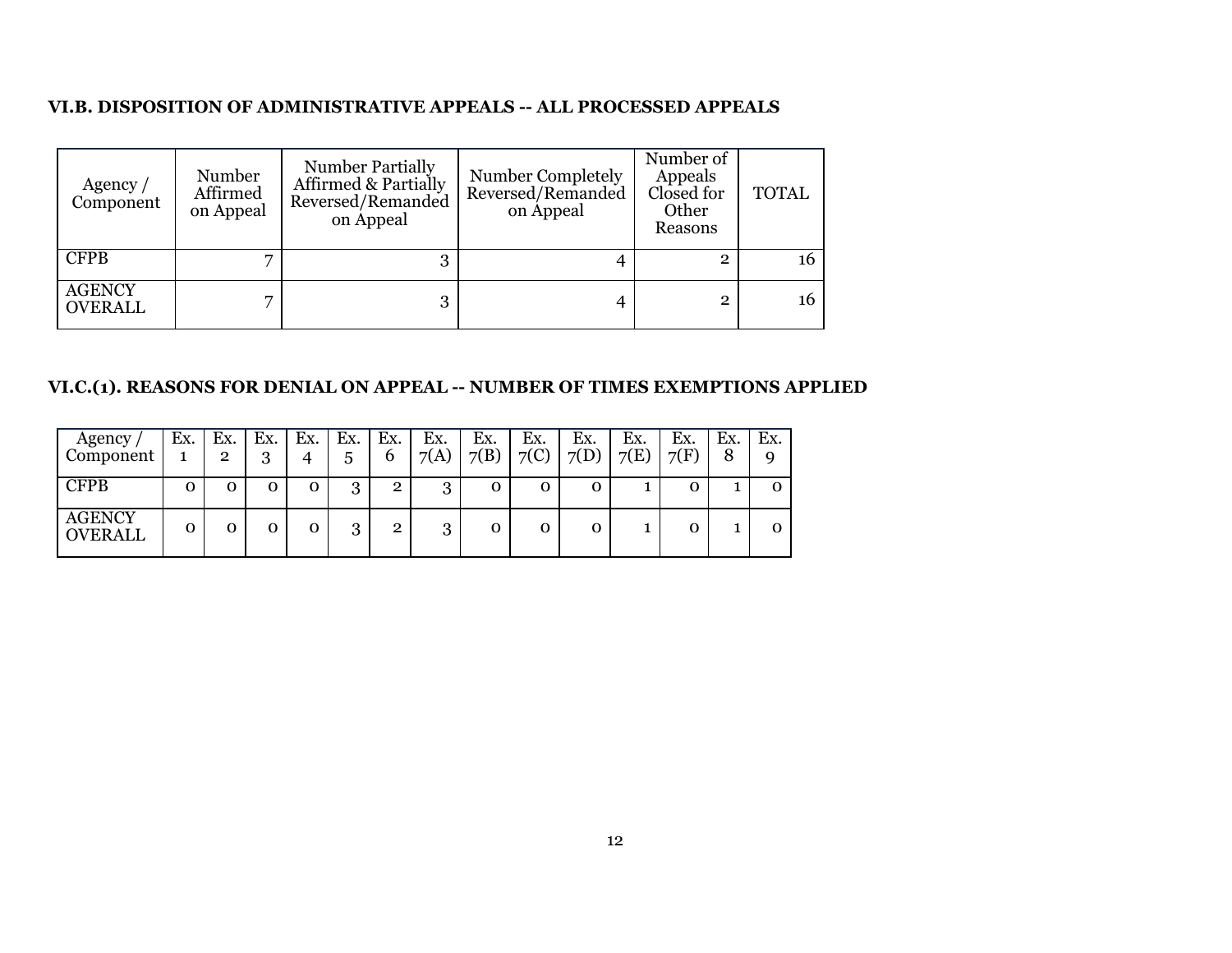#### **VI.C.(2). REASONS FOR DENIAL ON APPEAL -- REASONS OTHER THAN EXEMPTIONS**

| Agency /<br>Component           | No<br>Records | Records<br>Referred<br>at Initial<br>Request<br>Level | Request<br>Withdrawn | Fee-<br>Related<br>Reason | Records<br>not<br>Reasonably<br>Described | Improper<br>Request<br>for Other<br>Reasons | Not<br>Agency<br>Record | Duplicate<br>Request<br>0r<br>Appeal | Request<br>1n<br>Litigation | Appeal<br><b>Based</b><br>Solely on<br>Denial of<br>Request<br>tor<br>Expedited<br>Processing | Other<br>*Explain<br>in chart<br>below |
|---------------------------------|---------------|-------------------------------------------------------|----------------------|---------------------------|-------------------------------------------|---------------------------------------------|-------------------------|--------------------------------------|-----------------------------|-----------------------------------------------------------------------------------------------|----------------------------------------|
| <b>CFPB</b>                     |               | $\Omega$                                              |                      | $\mathbf{0}$              | $\Omega$                                  | $\Omega$                                    | 0                       |                                      | $\Omega$                    | $\mathbf{O}$                                                                                  | $\mathbf{0}$                           |
| <b>AGENCY</b><br><b>OVERALL</b> |               | $\mathbf{O}$                                          |                      | 0                         | $\mathbf 0$                               | $\mathbf{O}$                                | 0                       | $\mathbf{O}$                         | $\mathbf{O}$                | $\mathbf{O}$                                                                                  | $\mathbf{O}$                           |

#### **VI.C.(3). REASONS FOR DENIAL ON APPEAL -- "OTHER" REASONS**

| Agency /<br>Component           | Description of "Other" Reasons for<br>Denial on Appeal from Chart C(2) | Number<br>of Times<br>"Other"<br>Reason<br>Was<br>Relied<br>Upon | <b>TOTAL</b> |
|---------------------------------|------------------------------------------------------------------------|------------------------------------------------------------------|--------------|
| <b>CFPB</b>                     | N/A                                                                    | O                                                                |              |
| <b>AGENCY</b><br><b>OVERALL</b> |                                                                        |                                                                  |              |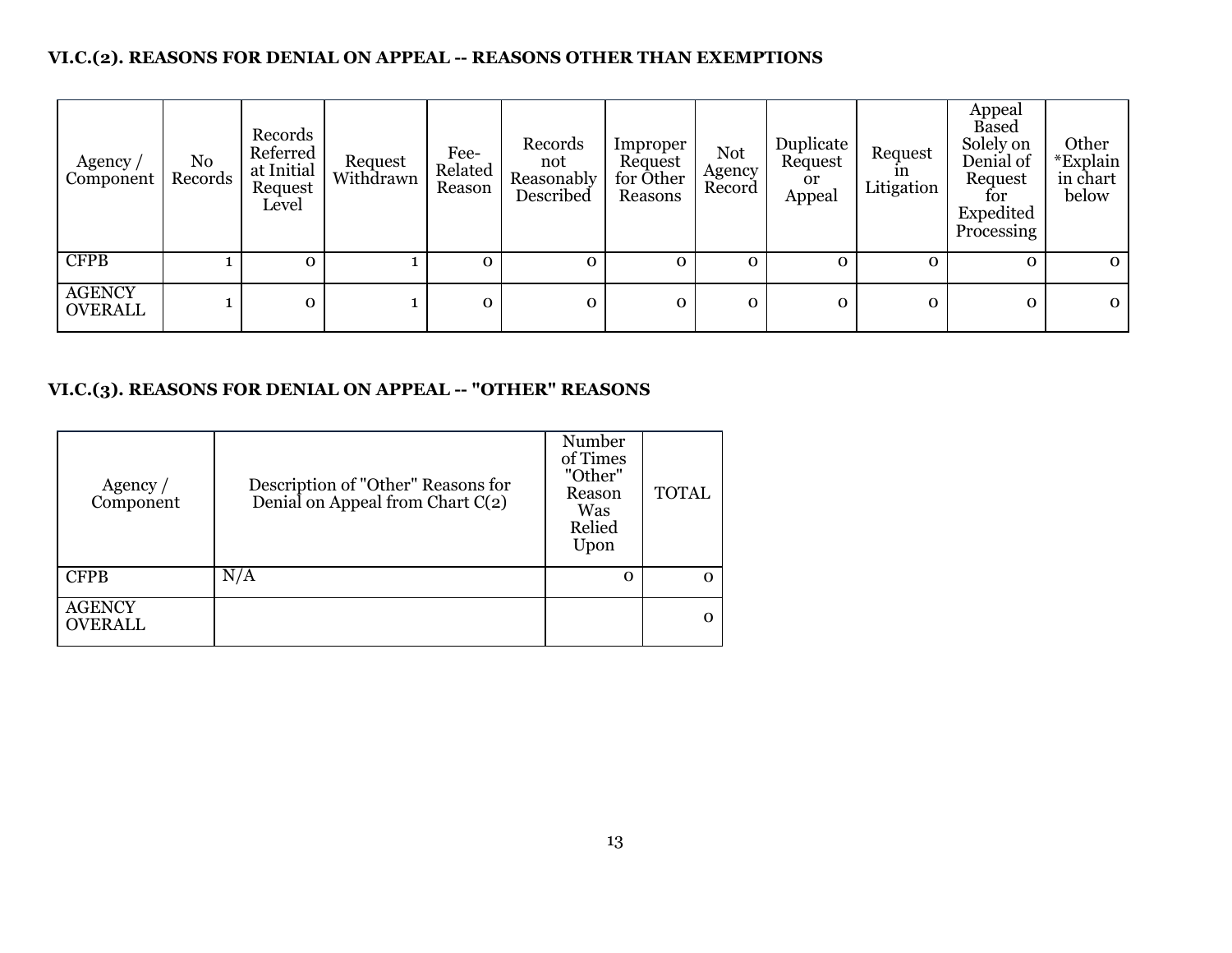#### **VI.C.(4). RESPONSE TIME FOR ADMINISTRATIVE APPEALS**

| Agency /<br>Component           | Median<br>Number of<br>Days | Average<br>Number of<br>Days | Lowest<br>Number of<br>Days | Highest<br>Number of<br>Days |
|---------------------------------|-----------------------------|------------------------------|-----------------------------|------------------------------|
| <b>CFPB</b>                     | 20                          | 19.8                         | 13                          | 24                           |
| <b>AGENCY</b><br><b>OVERALL</b> | 20                          | 19.8                         | 13                          | 24                           |

#### **VI.C.(5). TEN OLDEST PENDING ADMINISTRATIVE APPEALS**

| Agency $/$<br>Component |                              | 10 <sup>th</sup><br>Oldest<br>Appeal | <b>9th</b>   | 8th      | 7 <sup>th</sup> | 6th      | 5th         | 4th         | 3rd         | 2nd         | Oldest<br>Appeal |
|-------------------------|------------------------------|--------------------------------------|--------------|----------|-----------------|----------|-------------|-------------|-------------|-------------|------------------|
|                         | Date of<br>Appeal            | N/A                                  | N/A          | N/A      | N/A             | N/A      | N/A         | N/A         | N/A         | N/A         | N/A              |
| <b>CFPB</b>             | Number<br>of Days<br>Pending | $\mathbf{O}$                         | $\mathbf{O}$ | $\Omega$ | $\mathbf 0$     | $\Omega$ | $\mathbf 0$ | $\mathbf 0$ | $\mathbf 0$ | $\mathbf 0$ | $\mathbf 0$      |
| <b>AGENCY</b>           | Date of<br>Appeal            | N/A                                  | N/A          | N/A      | N/A             | N/A      | N/A         | N/A         | N/A         | N/A         | N/A              |
| <b>OVERALL</b>          | Number<br>of Days<br>Pending | $\mathbf{O}$                         | $\mathbf 0$  | $\Omega$ | $\mathbf 0$     | $\Omega$ | $\mathbf 0$ | $\mathbf 0$ | $\mathbf 0$ | $\mathbf 0$ | $\mathbf 0$      |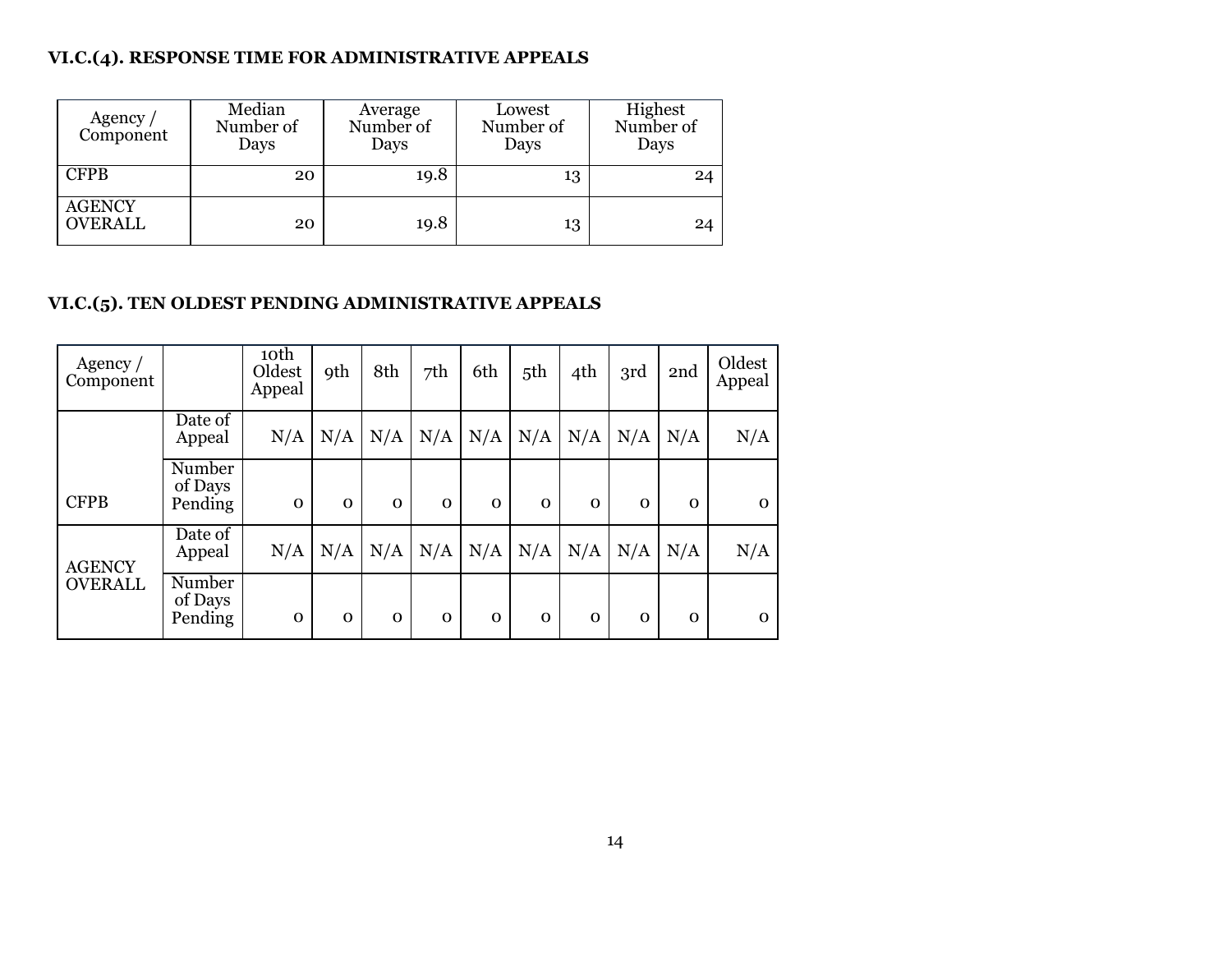#### **VII.A. FOIA REQUESTS -- RESPONSE TIME FOR ALL PROCESSED PERFECTED REQUESTS**

|                                              |                             |                              | <b>SIMPLE</b>               |                              |                             |                              | <b>COMPLEX</b>              |                              |                             | <b>EXPEDITED PROCESSING</b>  |                             |                              |
|----------------------------------------------|-----------------------------|------------------------------|-----------------------------|------------------------------|-----------------------------|------------------------------|-----------------------------|------------------------------|-----------------------------|------------------------------|-----------------------------|------------------------------|
| Agency $\overline{\phantom{a}}$<br>Component | Median<br>Number<br>of Days | Average<br>Number<br>of Days | Lowest<br>Number<br>of Days | Highest<br>Number<br>of Days | Median<br>Number<br>of Days | Average<br>Number<br>of Days | Lowest<br>Number<br>of Days | Highest<br>Number<br>of Days | Median<br>Number<br>of Days | Average<br>Number<br>of Days | Lowest<br>Number<br>of Days | Highest<br>Number<br>of Days |
| <b>CFPB</b>                                  | 10                          | 11.78                        |                             | 75                           | 143                         | 190.46                       |                             | 656                          | N/A                         | N/A                          | N/A                         | N/A                          |
| <b>AGENCY</b><br><b>OVERALL</b>              | 10                          | 11.78                        |                             | 75                           | 143                         | 190.46                       |                             | 656                          | N/A                         | $\rm N/A$                    | N/A                         | N/A                          |

#### **VII.B. PROCESSED REQUESTS -- RESPONSE TIME FOR PERFECTED REQUESTS IN WHICH INFORMATION WAS GRANTED**

|                                 | <b>SIMPLE</b>               |                              |                             |                              |                             | <b>COMPLEX</b>               |                             |                              |                             | <b>EXPEDITED PROCESSING</b>  |                             |                              |  |
|---------------------------------|-----------------------------|------------------------------|-----------------------------|------------------------------|-----------------------------|------------------------------|-----------------------------|------------------------------|-----------------------------|------------------------------|-----------------------------|------------------------------|--|
| Agency<br>Component             | Median<br>Number<br>of Days | Average<br>Number<br>of Days | Lowest<br>Number<br>of Days | Highest<br>Number<br>of Days | Median<br>Number<br>of Days | Average<br>Number<br>of Days | Lowest<br>Number<br>of Days | Highest<br>Number<br>of Days | Median<br>Number<br>of Days | Average<br>Number<br>of Days | Lowest<br>Kumber<br>of Days | Highest<br>Number<br>of Days |  |
| <b>CFPB</b>                     | 15                          | 15.79                        |                             | 75                           | 158                         | 197.33                       | ŏ                           | 656                          | N/A                         | $\rm N/A$                    | N/A                         | $\overline{\text{N/A}}$      |  |
| <b>AGENCY</b><br><b>OVERALL</b> | 15                          | 15.59                        |                             | 75                           | 158                         | 197.33                       |                             | 656                          | N/A                         | N/A                          | N/A                         | N/A                          |  |

#### **VII.C. PROCESSED SIMPLE REQUESTS -- RESPONSE TIME IN DAY INCREMENTS**

| Agency<br>Component             | <1-<br>20<br>Days | $21 -$<br>40<br>Days | $41 -$<br>60<br>Days | 61-<br>80<br>Days | 81-<br>100<br>Days | $101 -$<br>120<br>Days | 121-<br>140<br>Days | 141-<br>160<br>Days | 161-<br>180<br>Days | $181 -$<br>200<br>Days | $201 -$<br>300<br>Days | 301-<br>400<br>Days | $401 +$<br>Days | <b>TOTAL</b> |
|---------------------------------|-------------------|----------------------|----------------------|-------------------|--------------------|------------------------|---------------------|---------------------|---------------------|------------------------|------------------------|---------------------|-----------------|--------------|
| <b>CFPB</b>                     | 158               | 32                   | о                    |                   | О                  | 0                      | 0                   | 0                   |                     | Ω                      | 0                      | О                   | о               | 191          |
| <b>AGENCY</b><br><b>OVERALL</b> | 158               | 32                   | O                    |                   | О                  | 0                      | 0                   | 0                   |                     | о                      | 0                      | О                   | О               | 191          |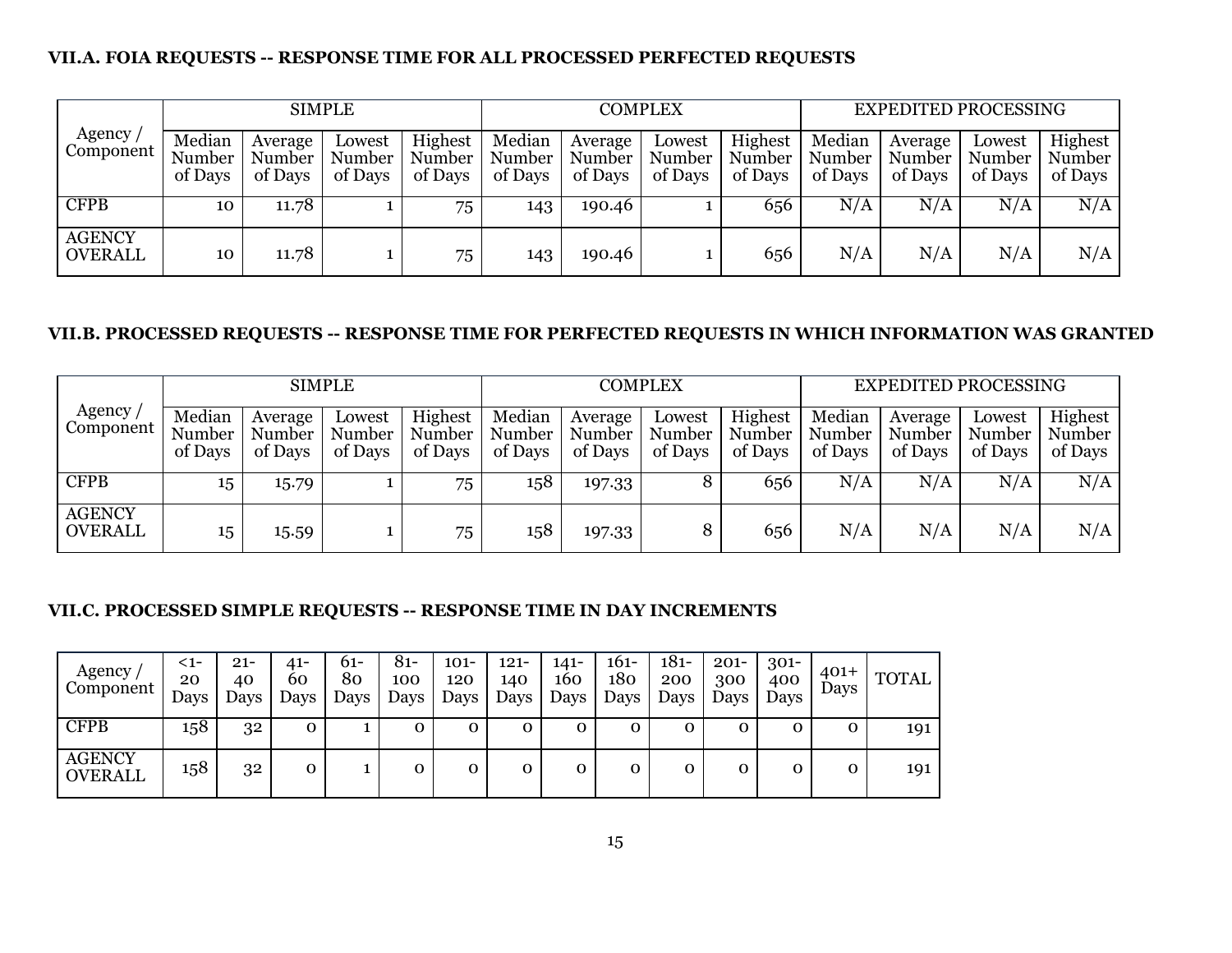#### **VII.C. PROCESSED COMPLEX REQUESTS -- RESPONSE TIME IN DAY INCREMENTS**

| Agency<br>Component             | <1-<br>20<br>Days | $21 -$<br>40<br>Days | 41-<br>60<br>Days | 61-<br>80<br>Days | 81-<br>100<br>Days | $101 -$<br>120<br>Days | $121 -$<br>140<br>Days | 141-<br>160<br>Days | 161-<br>180<br>Days | $181 -$<br>200<br>Days | $201 -$<br>300<br>Days | $301 -$<br>400<br>Days | $401 +$<br>Days | <b>TOTAL</b> |
|---------------------------------|-------------------|----------------------|-------------------|-------------------|--------------------|------------------------|------------------------|---------------------|---------------------|------------------------|------------------------|------------------------|-----------------|--------------|
| <b>CFPB</b>                     | 19                | 10                   | 34                | 13                | 14                 | 8                      | O                      | 8                   |                     |                        | 40                     | 26                     | 23              | 212          |
| <b>AGENCY</b><br><b>OVERALL</b> | 19                | 10                   | 34                | 13                | 14                 | 8                      | b                      | 8                   | ⇁                   |                        | 40                     | 26                     | 23              | 212          |

#### **VII.C. PROCESSED REQUESTS GRANTED EXPEDITED PROCESSING -- RESPONSE TIME IN DAY INCREMENTS**

| Agency<br>Component             | <1-<br>20<br>Days | $21 -$<br>40<br>Days | 41-<br>60<br>Days | $61-$<br>80<br>Days | $81 -$<br>100<br>Days | $101 -$<br>120<br>Days | $121 -$<br>140<br>Days | $141-$<br>160<br>Days | $161 -$<br>180<br>Days | $181 -$<br>200<br>Days | $201 -$<br>300<br>Days | $301 -$<br>400<br>Days | $401+$<br>Days | <b>TOTAL</b> |
|---------------------------------|-------------------|----------------------|-------------------|---------------------|-----------------------|------------------------|------------------------|-----------------------|------------------------|------------------------|------------------------|------------------------|----------------|--------------|
| <b>CFPB</b>                     | О                 | Ω                    | о                 | 0                   | О                     | 0                      | $\mathbf{O}$           | 0                     |                        | Ω                      | 0                      | O                      | 0              |              |
| <b>AGENCY</b><br><b>OVERALL</b> | 0                 |                      | 0                 | 0                   | 0                     |                        | $\mathbf{O}$           | 0                     |                        | Ω                      | 0                      | O                      | 0              |              |

#### **VII.D. PENDING REQUESTS -- ALL PENDING PERFECTED REQUESTS**

|                                 | <b>SIMPLE</b>     |                             |                              |                   | <b>COMPLEX</b>              |                              | <b>EXPEDITED PROCESSING</b> |                             |                              |  |
|---------------------------------|-------------------|-----------------------------|------------------------------|-------------------|-----------------------------|------------------------------|-----------------------------|-----------------------------|------------------------------|--|
| Agency $\prime$<br>Component    | Number<br>Pending | Median<br>Number<br>of Days | Average<br>Number<br>of Days | Number<br>Pending | Median<br>Number<br>of Days | Average<br>Number<br>of Days | Number<br>Pending           | Median<br>Number<br>of Days | Average<br>Number<br>of Days |  |
| <b>CFPB</b>                     | 4                 | 11.5                        | 11                           | 131               | 318                         | 307                          | 0                           | N/A                         | N/A                          |  |
| <b>AGENCY</b><br><b>OVERALL</b> | 4                 | 11.5                        | 11                           | 131               | 318                         | 307                          |                             | N/A                         | N/A                          |  |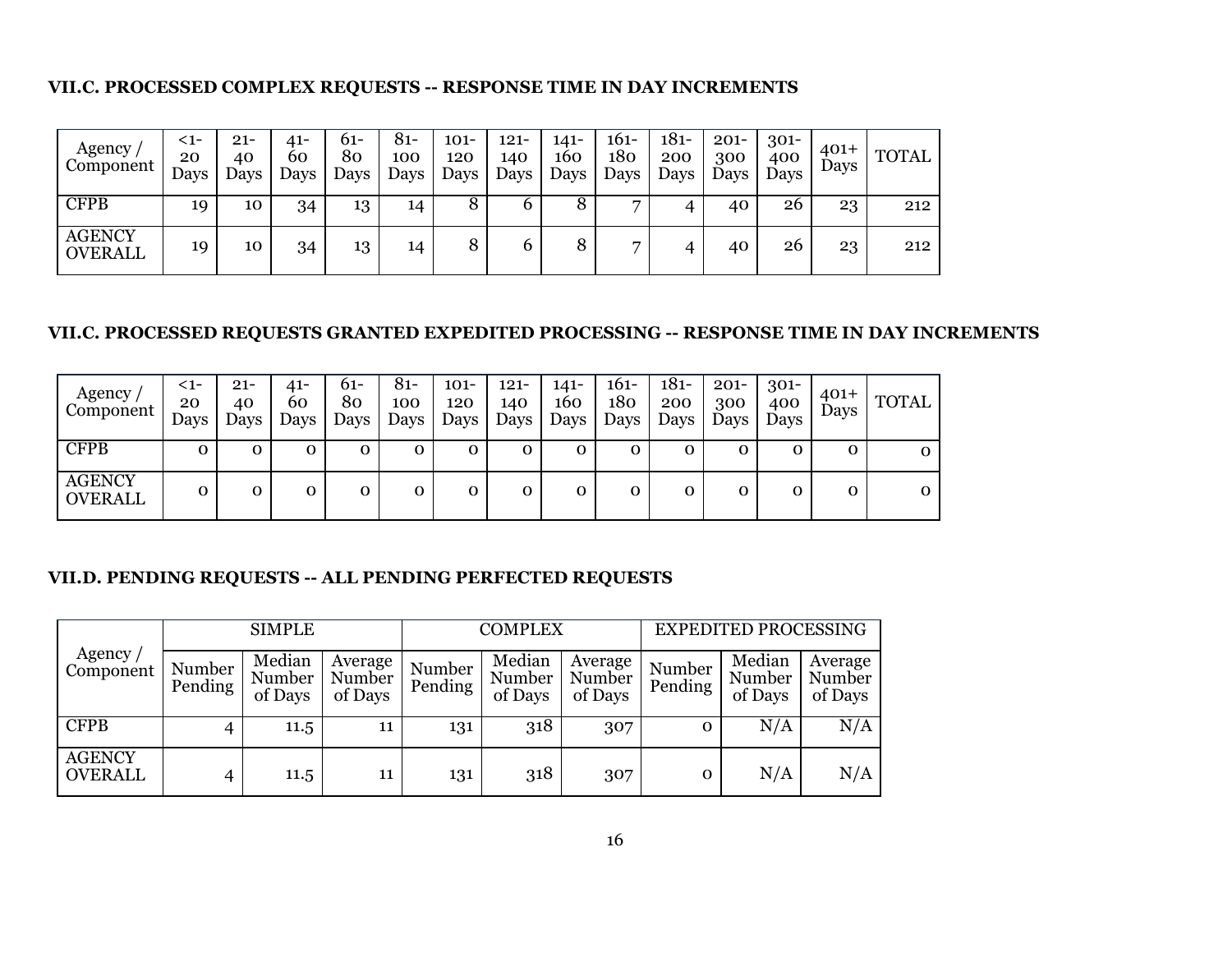#### **VII.E. PENDING REQUESTS -- TEN OLDEST PENDING PERFECTED REQUESTS**

| Agency $/$<br>Component |                              | 10 <sup>th</sup><br>Oldest<br>Request | <b>9th</b>          | 8th                     | 7th                     | 6th                 | 5th              | 4th                    | 3rd                    | 2nd                   | Oldest<br>Request   |
|-------------------------|------------------------------|---------------------------------------|---------------------|-------------------------|-------------------------|---------------------|------------------|------------------------|------------------------|-----------------------|---------------------|
|                         | Date of<br>Receipt           | 2018-<br>$08 - 16$                    | $2018 -$<br>$07-13$ | $2018 -$<br>$06-$<br>28 | $2018 -$<br>$06-$<br>26 | $2018 -$<br>$06-15$ | 2018-<br>$06-12$ | 2018-<br>$0.5 - 14$    | $2018 -$<br>$0,5 - 10$ | 2018-<br>$04-$<br>26  | $2018 -$<br>$03-13$ |
| <b>CFPB</b>             | Number<br>of Days<br>Pending | 530                                   | 554                 | 564                     | 566                     | 573                 | 576              | 596                    | 598                    | 608                   | 640                 |
| <b>AGENCY</b>           | Date of<br>Receipt           | 2018-<br>$08 - 16$                    | $2018 -$<br>$07-13$ | $2018 -$<br>$06-$<br>28 | $2018 -$<br>$06-$<br>26 | $2018 -$<br>$06-15$ | 2018-<br>$06-12$ | $2018 -$<br>$0.5 - 14$ | $2018 -$<br>$0,5 - 10$ | 2018-<br>$04 -$<br>26 | $2018 -$<br>$03-13$ |
| <b>OVERALL</b>          | Number<br>of Days<br>Pending | 530                                   | 554                 | 564                     | 566                     | 573                 | 576              | 596                    | 598                    | 608                   | 640                 |

#### **VIII.A. REQUESTS FOR EXPEDITED PROCESSING**

| Agency $/$<br>Component         | Number<br>Granted | Number<br>Denied | Median<br>Number of<br>Days to<br>Adjudicate | Average<br>Number of<br>Days to<br>Adjudicate | Number<br>Adjudicated<br>Within Ten<br>Calendar<br>Days |
|---------------------------------|-------------------|------------------|----------------------------------------------|-----------------------------------------------|---------------------------------------------------------|
| <b>CFPB</b>                     | Ω                 | ⇁                |                                              |                                               |                                                         |
| <b>AGENCY</b><br><b>OVERALL</b> | Ω                 |                  |                                              |                                               |                                                         |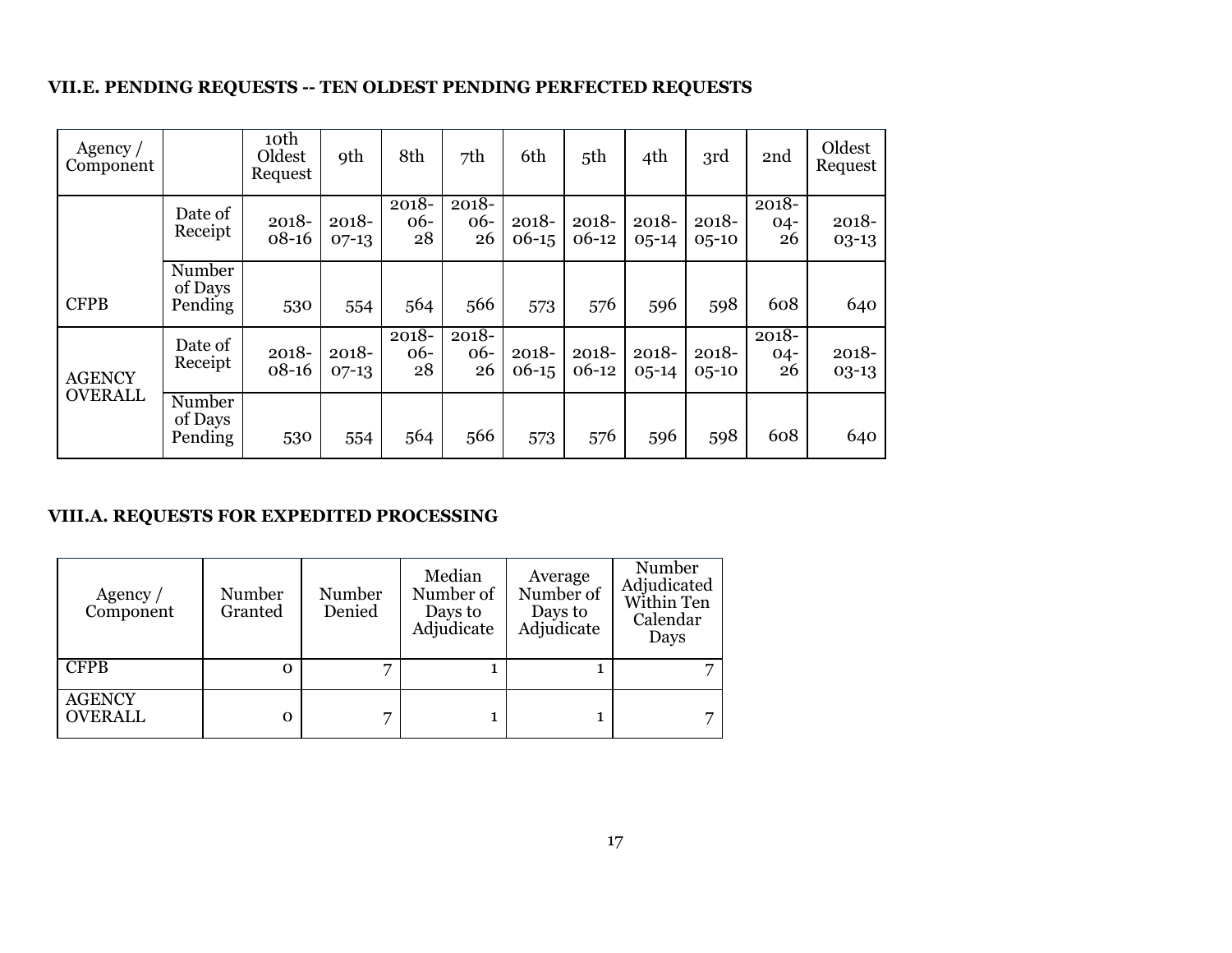#### **VIII.B. Requests for Fee Waiver**

| Agency $/$<br>Component         | Number<br>Granted | Number<br>Denied | Median<br>Number of<br>Days to<br>Adjudicate | Average<br>Number of<br>Days to<br>Adjudicate |
|---------------------------------|-------------------|------------------|----------------------------------------------|-----------------------------------------------|
| <b>CFPB</b>                     |                   | о                |                                              |                                               |
| <b>AGENCY</b><br><b>OVERALL</b> |                   | О                |                                              |                                               |

#### **IX. FOIA Personnel and Costs**

|                                 |                                                      | PERSONNEL                                                          |                                                               |                     | <b>COSTS</b>                    |                    |
|---------------------------------|------------------------------------------------------|--------------------------------------------------------------------|---------------------------------------------------------------|---------------------|---------------------------------|--------------------|
| Agency /<br>Component           | Number of<br>"Full-Time<br><b>FOIA</b><br>Employees" | Number of<br>"Equivalent<br>Full-Time<br><b>FOIA</b><br>Employees" | Total<br>Number<br>of "Full-<br>Time<br><b>FOIA</b><br>Staff" | Processing<br>Costs | Litigation-<br>Related<br>Costs | <b>Total Costs</b> |
| <b>CFPB</b>                     | 9                                                    | 17.30                                                              | 26.30                                                         | \$722,000.00        | \$61,045.00                     | \$783,045.00       |
| <b>AGENCY</b><br><b>OVERALL</b> | 9                                                    | 17.30                                                              | 26.30                                                         | \$722,000.00        | \$61,045.00                     | \$783,045.00       |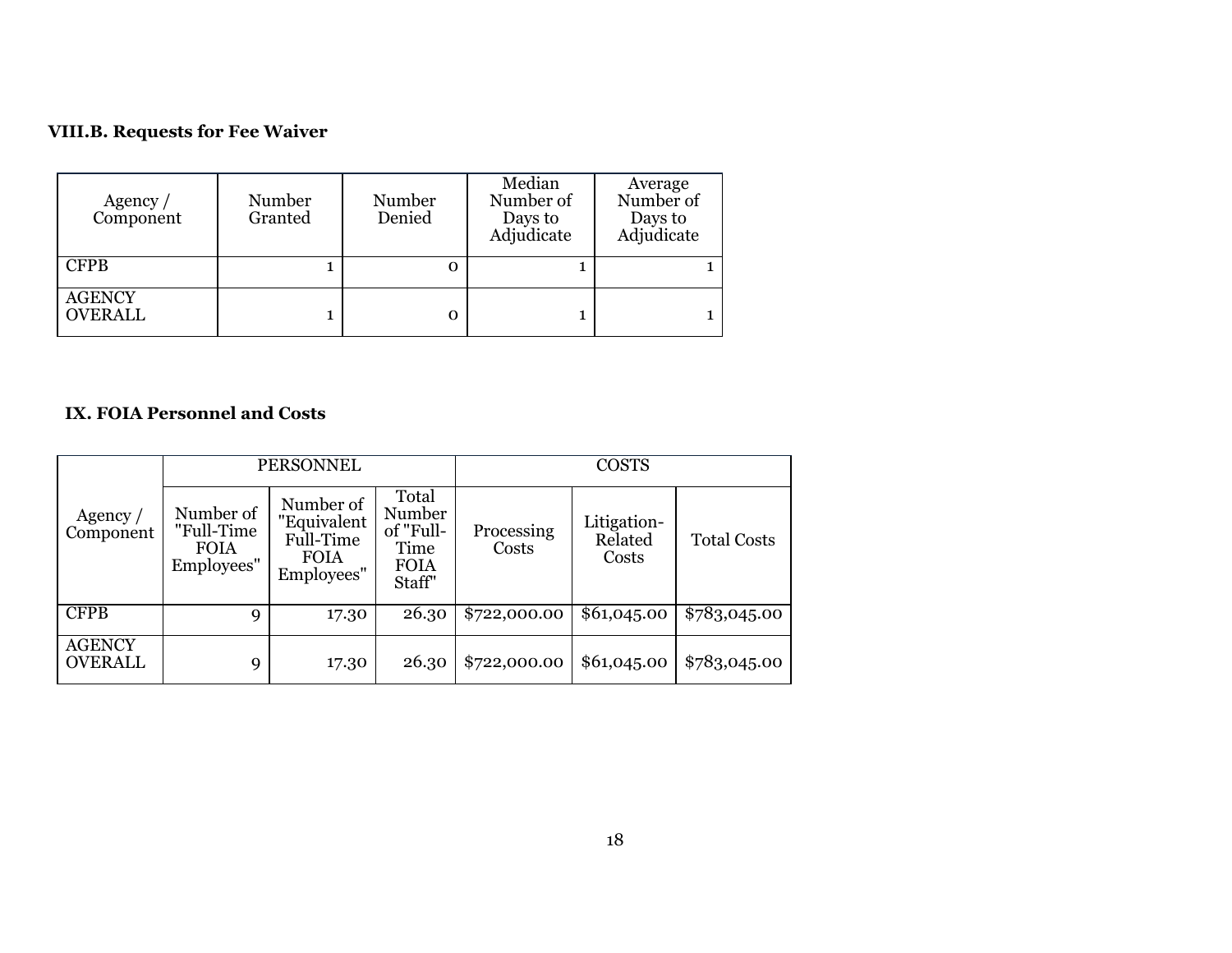### **X. Fees Collected for Processing Requests**

| Agency $/$<br>Component         | Total<br>Amount of<br>Fees<br>Collected | Percentage of<br><b>Total Costs</b> |
|---------------------------------|-----------------------------------------|-------------------------------------|
| <b>CFPB</b>                     | \$1,771.00                              | 0.2500                              |
| <b>AGENCY</b><br><b>OVERALL</b> | \$1,771.00                              | 0.2500                              |

#### **XI.A. Number of Times Subsection (C) Used**

| Agency $/$<br>Component         | Number of Times Subsection<br>Used |
|---------------------------------|------------------------------------|
| <b>CFPB</b>                     |                                    |
| <b>AGENCY</b><br><b>OVERALL</b> |                                    |

### **XI.B. Number of Subsection (A)(2) Postings**

| Agency /<br>Component           | Number of<br>Records<br>Posted by the<br>FOIA Office | Number of<br>Records<br>Posted by<br>Program<br>Offices |
|---------------------------------|------------------------------------------------------|---------------------------------------------------------|
| <b>CFPB</b>                     | 15                                                   |                                                         |
| <b>AGENCY</b><br><b>OVERALL</b> | 15                                                   | 147                                                     |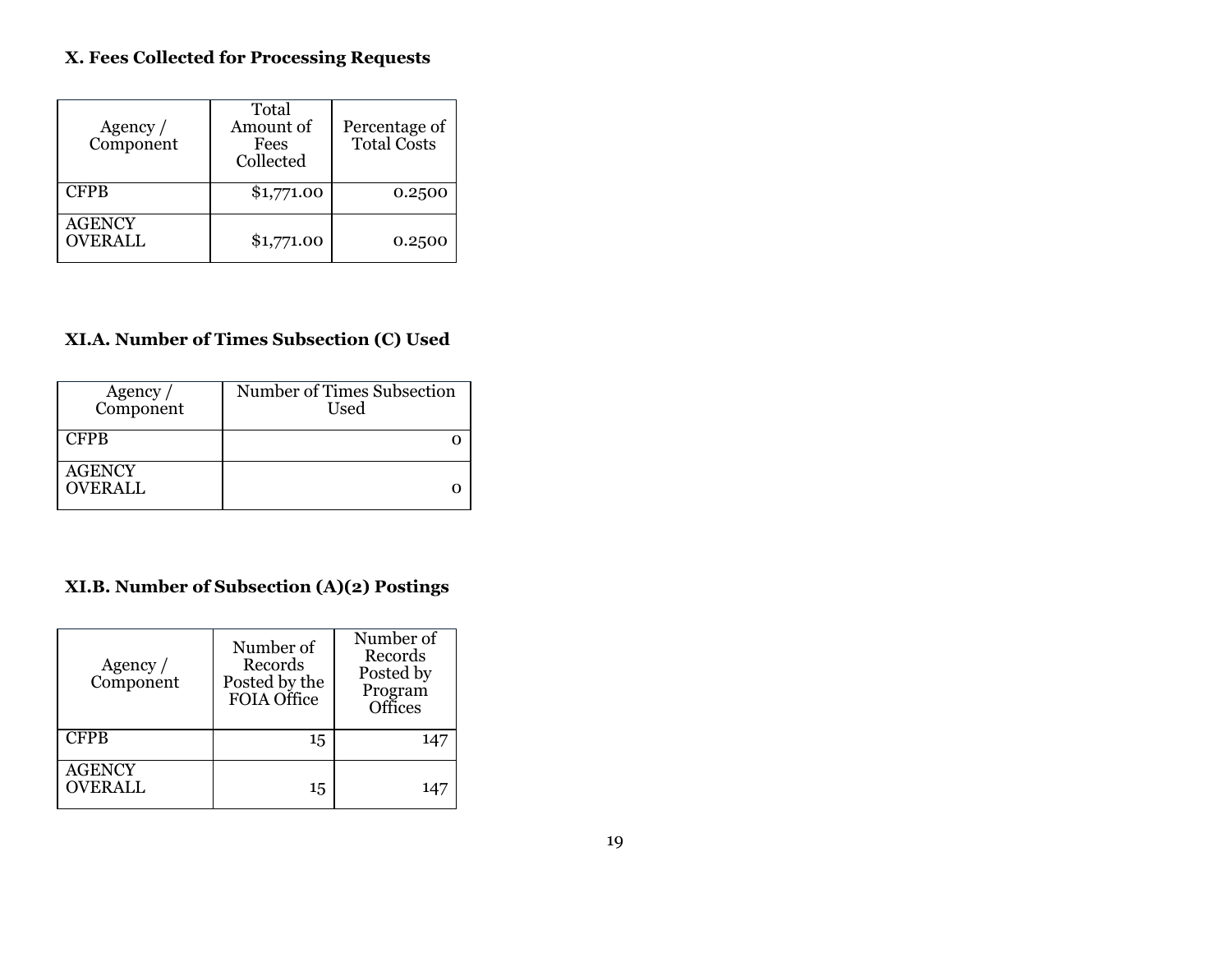#### **XII.A. Backlogs of FOIA Requests and Administrative Appeals**

| Agency $/$<br>Component  | Number of<br>Backlogged<br>Requests as of<br>End of Fiscal<br>Year | Number of<br>Backlogged<br>Appeals as of<br>End of Fiscal<br>Year |
|--------------------------|--------------------------------------------------------------------|-------------------------------------------------------------------|
| <b>CFPB</b>              | 124                                                                |                                                                   |
| AGENCY<br><b>OVERALL</b> | 124                                                                |                                                                   |

#### **XII.B. CONSULTATIONS ON FOIA REQUESTS -- RECEIVED, PROCESSED, AND PENDING CONSULTATIONS**

| Agency $/$<br>Component         | Number of<br>Consultations<br>Received from<br><b>Other Agencies</b><br>that were<br>Pending at the<br>Agency as of<br><b>Start</b><br>of the Fiscal<br>Year | Number of<br>Consultations<br>Received from<br>Other Agencies<br>During the<br>Fiscal Year | Number of<br>Consultations<br>Received from<br><b>Other Agencies</b><br>that were<br><b>Processed</b> by<br>the Agency<br>During the<br><b>Fiscal Year</b> | Number of<br>Consultations<br>Received from<br><b>Other Agencies</b><br>that were<br>Pending at the<br>Agency as of<br>End<br>of the Fiscal<br>Year |
|---------------------------------|--------------------------------------------------------------------------------------------------------------------------------------------------------------|--------------------------------------------------------------------------------------------|------------------------------------------------------------------------------------------------------------------------------------------------------------|-----------------------------------------------------------------------------------------------------------------------------------------------------|
| <b>CFPB</b>                     | $\Omega$                                                                                                                                                     | 18                                                                                         | 18                                                                                                                                                         | 0                                                                                                                                                   |
| <b>AGENCY</b><br><b>OVERALL</b> | $\Omega$                                                                                                                                                     | 18                                                                                         | 18                                                                                                                                                         | $\Omega$                                                                                                                                            |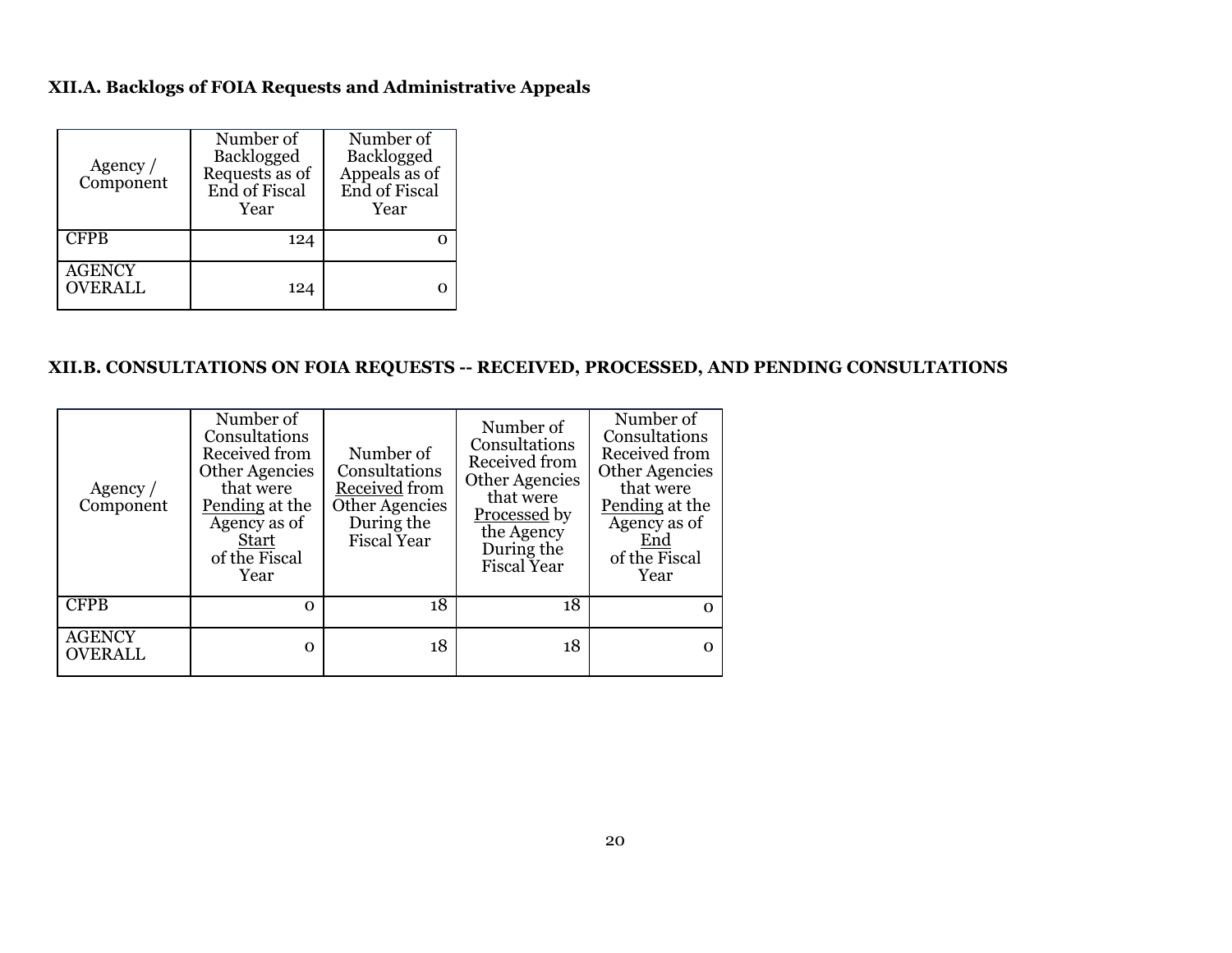#### **XII.C. CONSULTATIONS ON FOIA REQUESTS -- TEN OLDEST CONSULTATIONS RECEIVED FROM OTHER AGENCIES AND PENDING AT THE AGENCY**

| Agency $\sqrt{ }$<br>Component |                   | 10th Oldest<br>Consultation | <b>9th</b> | 8th         | 7th         | 6th         | 5th      | 4th          | 3rd          | 2nd          | Oldest<br>Consultation |
|--------------------------------|-------------------|-----------------------------|------------|-------------|-------------|-------------|----------|--------------|--------------|--------------|------------------------|
|                                | Date              | N/A                         | N/A        | N/A         | N/A         | N/A         | N/A      | N/A          | N/A          | N/A          | N/A                    |
| <b>CFPB</b>                    | Number<br>of Days | $\mathbf 0$                 | 0          | $\mathbf 0$ | $\mathbf 0$ | $\mathbf 0$ | $\Omega$ | $\mathbf{O}$ | $\mathbf{0}$ | $\mathbf{O}$ | 0                      |
| <b>AGENCY</b>                  | Date              | N/A                         | N/A        | N/A         | N/A         | N/A         | N/A      | N/A          | N/A          | N/A          | N/A                    |
| <b>OVERALL</b>                 | Number<br>of Days | $\mathbf 0$                 | 0          | O           | O           | O           | 0        | O            | $\mathbf 0$  | $\Omega$     | 0                      |

#### **XII.D.(1). COMPARISON OF NUMBERS OF REQUESTS FROM PREVIOUS AND CURRENT ANNUAL REPORT -- REQUESTS RECEIVED AND PROCESSED**

|                                 |                                                                                     | <b>NUMBER OF REQUESTS</b><br><b>RECEIVED</b>                                    | <b>NUMBER OF REQUESTS</b><br><b>PROCESSED</b>                                        |                                                                                  |  |
|---------------------------------|-------------------------------------------------------------------------------------|---------------------------------------------------------------------------------|--------------------------------------------------------------------------------------|----------------------------------------------------------------------------------|--|
| Agency /<br>Component           | Number<br>Received<br>During Fiscal<br>Year from<br>Last Year's<br>Annual<br>Report | Number<br>Received<br>During Fiscal<br>Year from<br>Current<br>Annual<br>Report | Number<br>Processed<br>During Fiscal<br>Year from<br>Last Year's<br>Annual<br>Report | Number<br>Processed<br>During Fiscal<br>Year from<br>Current<br>Annual<br>Report |  |
| <b>CFPB</b>                     | 484                                                                                 | 330                                                                             | 435                                                                                  | 411                                                                              |  |
| <b>AGENCY</b><br><b>OVERALL</b> | 484                                                                                 | 330                                                                             | 435                                                                                  | 411                                                                              |  |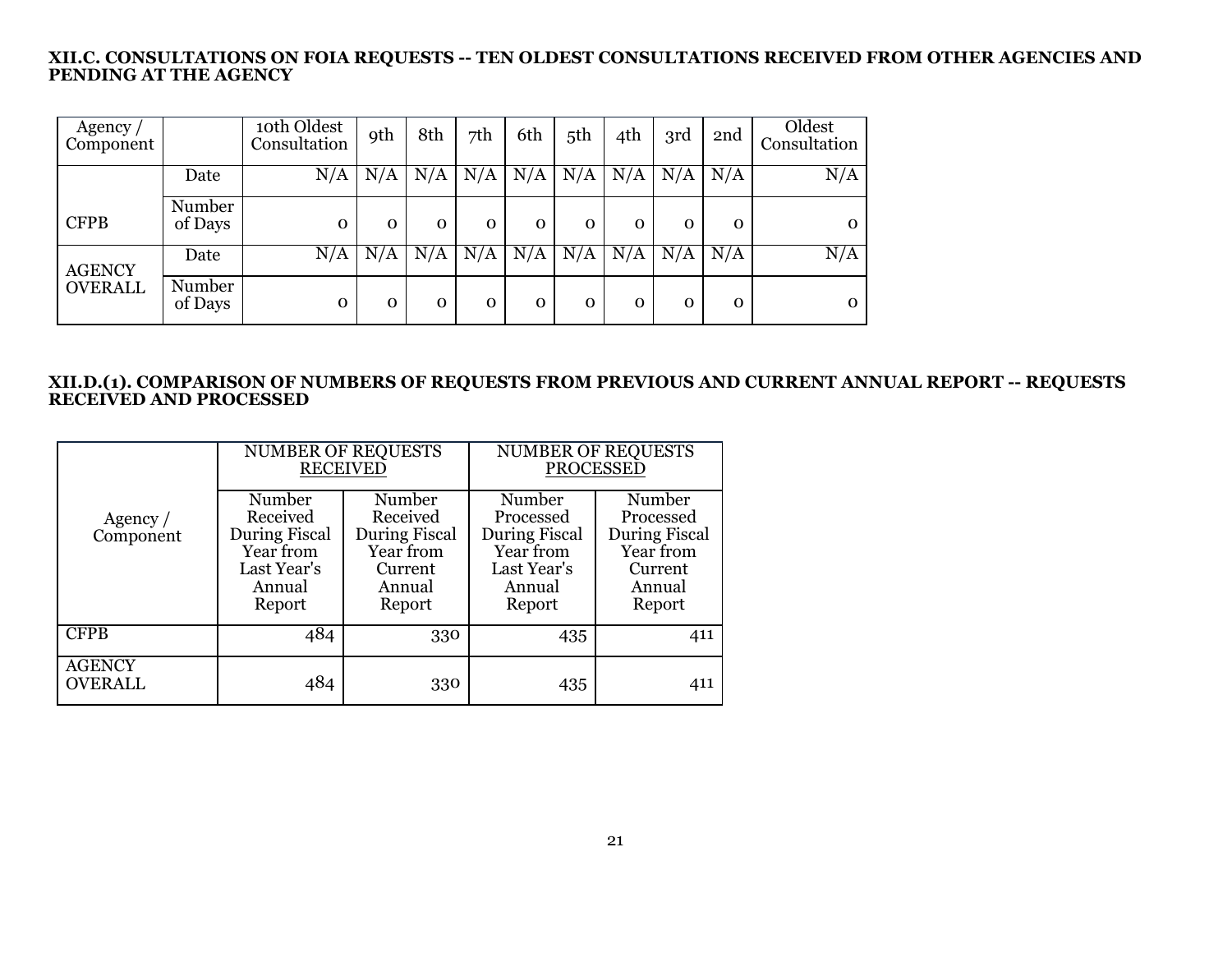#### **XII.D.(2). COMPARISON OF NUMBERS OF REQUESTS FROM PREVIOUS AND CURRENT ANNUAL REPORT -- BACKLOGGED REQUESTS**

| Agency $/$<br>Component         | Number of<br><b>Backlogged</b><br>Requests as of<br>End of the<br><b>Fiscal Year</b><br>from Previous<br><b>Annual Report</b> | Number of<br><b>Backlogged</b><br>Requests as of<br>End of the<br><b>Fiscal Year</b><br>from Current<br><b>Annual Report</b> |
|---------------------------------|-------------------------------------------------------------------------------------------------------------------------------|------------------------------------------------------------------------------------------------------------------------------|
| <b>CFPB</b>                     | 179                                                                                                                           | 124                                                                                                                          |
| <b>AGENCY</b><br><b>OVERALL</b> | 179                                                                                                                           | 124                                                                                                                          |

#### **XII.E.(1). COMPARISON OF NUMBERS OF ADMINISTRATIVE APPEALS FROM PREVIOUS AND CURRENT ANNUAL REPORT -- APPEALS RECEIVED AND PROCESSED**

|                                 |                                                                                     | <b>NUMBER OF APPEALS</b><br><b>RECEIVED</b>                                     | <b>NUMBER OF APPEALS</b><br><b>PROCESSED</b>                                         |                                                                                         |  |
|---------------------------------|-------------------------------------------------------------------------------------|---------------------------------------------------------------------------------|--------------------------------------------------------------------------------------|-----------------------------------------------------------------------------------------|--|
| Agency $/$<br>Component         | Number<br>Received<br>During Fiscal<br>Year from<br>Last Year's<br>Annual<br>Report | Number<br>Received<br>During Fiscal<br>Year from<br>Current<br>Annual<br>Report | Number<br>Processed<br>During Fiscal<br>Year from<br>Last Year's<br>Annual<br>Report | Number<br>Processed<br><b>During Fiscal</b><br>Year from<br>Current<br>Annual<br>Report |  |
| <b>CFPB</b>                     | 31                                                                                  | 14                                                                              | 31                                                                                   | 16                                                                                      |  |
| <b>AGENCY</b><br><b>OVERALL</b> | 31                                                                                  | 14                                                                              | 31                                                                                   | 16                                                                                      |  |